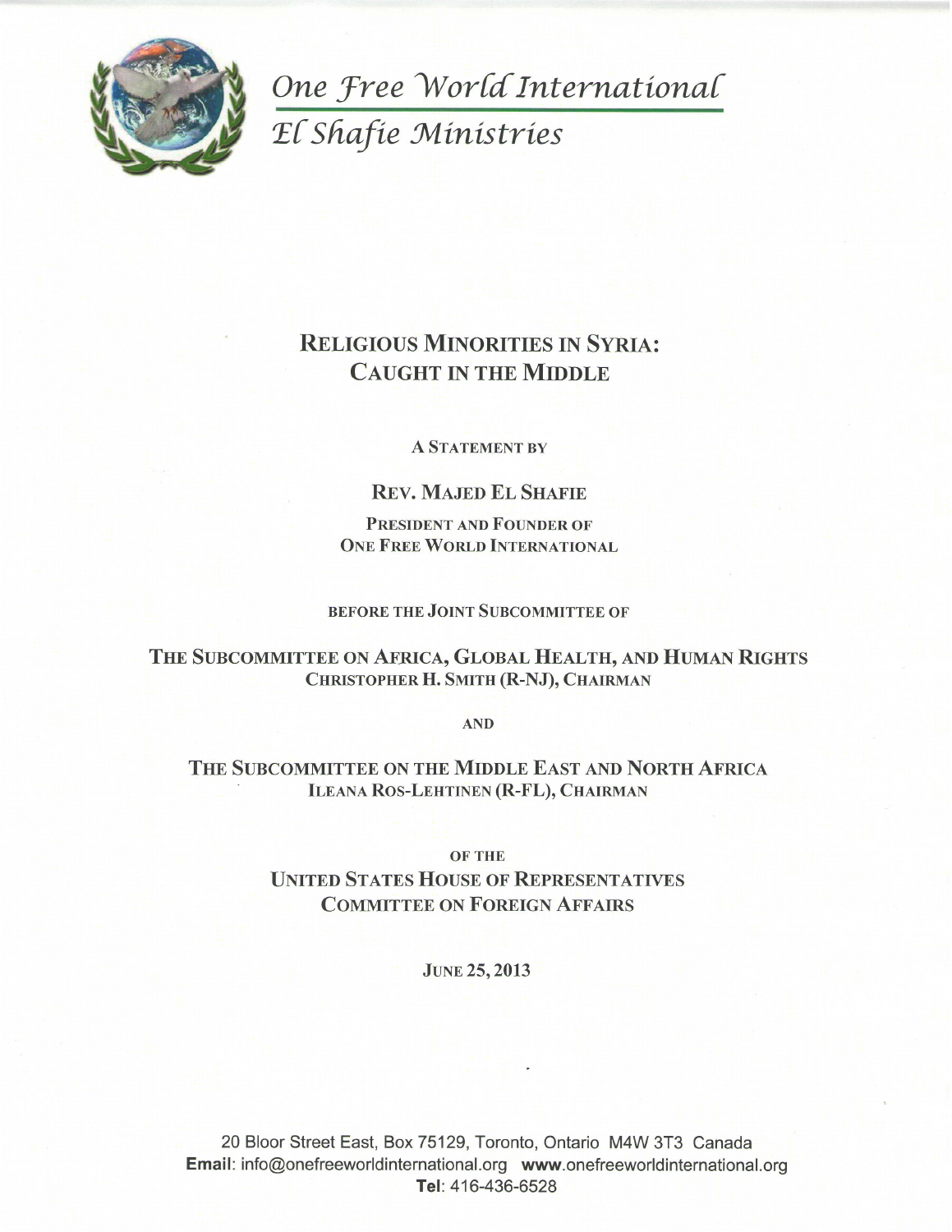# **I. Introduction**

My name is Reverend Majed El Shafie, and I am the President and Founder of One Free World International (OFWI), an international human rights organization based out of Toronto, Canada. I would like to thank the members of the Subcommittee on Africa, Global Health, and Human Rights for the opportunity to present our comments and recommendations on this most urgent issue of the plight facing religious minorities in Syria.

For those who are not familiar with my background, I was born in Egypt to a prominent Muslim family of judges and lawyers. After I converted to Christianity and began advocating equal rights for Egyptian Christians, I was detained and severely tortured by Egyptian authorities. Sentenced to death, I fled Egypt by way of Israel and settled in Canada in 2002, establishing OFWI to share a message of freedom, hope, and tolerance for religious differences and to promote human rights in this area through advocacy and public education.

Our mission and calling at OFWI is to stand up for religious minorities and individuals around the world who are being persecuted because of their personal beliefs. We advocate on behalf of all those who are persecuted for their beliefs, regardless of religion or creed. Among other things, our work involves direct interventions with foreign governments on behalf of minorities in general or on individual cases, educating our own politicians and citizens about religious freedom and abuses of human rights in this area, humanitarian aid, and rescue missions. Our goal in putting forward the present recommendations is to encourage the United States to live up to its responsibility as a world leader and take a principled stand for justice and freedom for religious minorities in Syria who are voiceless, vulnerable, and desperate.

Today Syria is at a cross-roads. Tens of thousands of Syrians have been killed in the conflict and the United States is in a position to help determine whether this country goes down the path of freedom and respect for human rights or a path of extremism, oppression, and continued violence. To its credit, the United States has repeatedly and publicly reiterated its commitment to promote and defend freedom of religion in this region and around the world. While such public endorsements of religious freedom are an important first step, the U.S. must back its words up with action in protecting Syrian Christians and other minorities both now, while the conflict rages, and in preparing its strategy for a post-conflict Syria.

# **II. Religious Freedom**

## 1. Freedom of Religion as a Human Right and in International Law

Freedom of religion is a fundamental, universal right that speaks to the very core of what it means to be human. The basic freedom to believe in (or not believe in) and to practice the religion of one's choice (or equally to refrain from any religious practice) forms the very basis of human dignity and is a pre-requisite for true equality under the law. After all, our ability to observe such beliefs about who we are in this universe is unique to humans among the living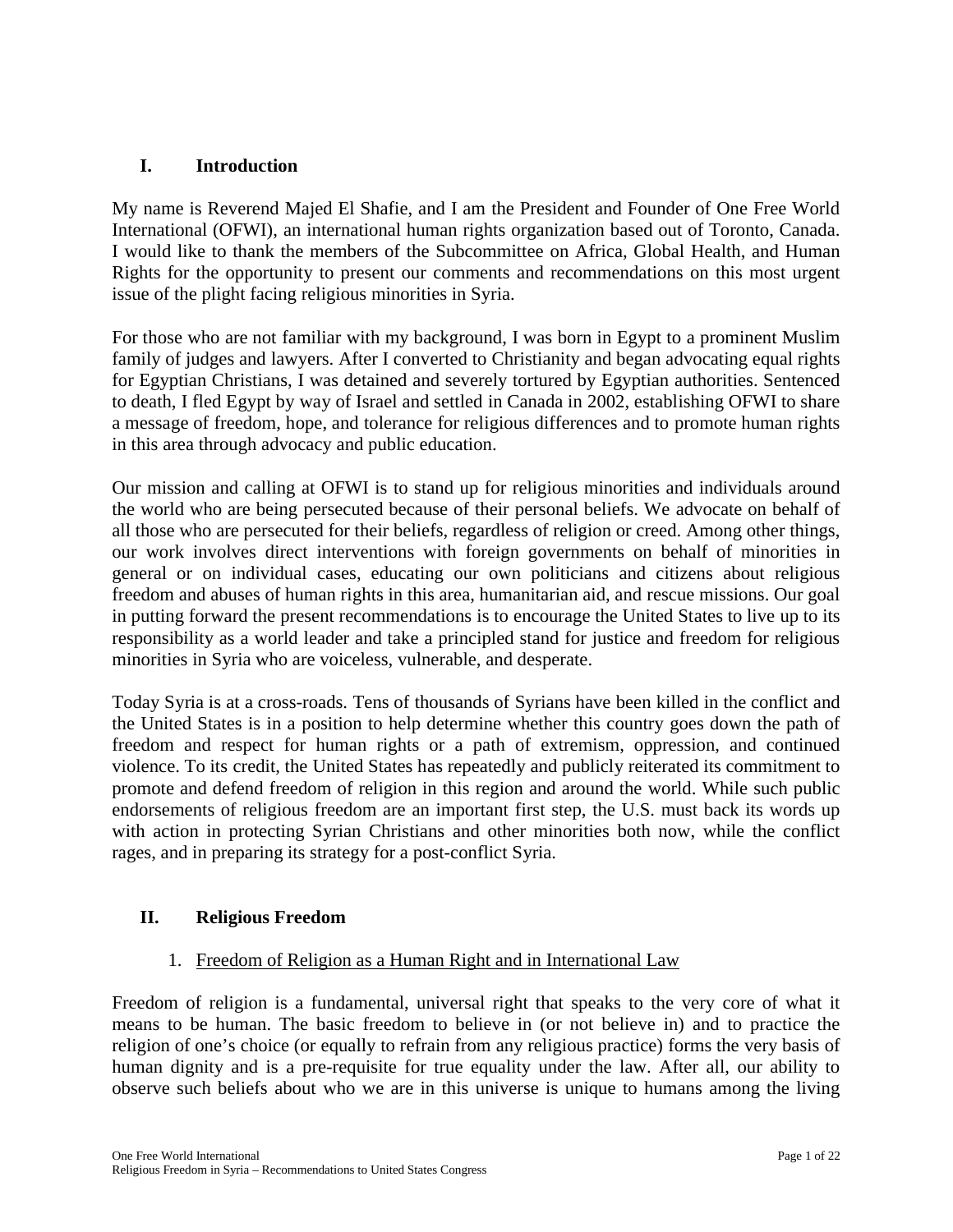beings on this planet. As a result, the right to religious freedom is recognized both by U.S. and international law as foundational and intrinsic to any truly free society, and without freedom of religion, experience has shown there can be no democracy, peace, or security.

Recognition of the rights of individuals and nations, minorities and majorities, is basic. Ultimately everyone is in some respect or at some time or place a member of a minority and one need only consider one's own position but for a moment in order to see the importance of respecting the rights of others and the universal nature of this principle, known in the Christian tradition as the Golden Rule, or "Do unto others as you would have others do unto you".

Human beings have learned this painful lesson the hard way over thousands of years of violations of this foundational principle. In fact, the United States of America was built to a large extent on the hopes of those who fled Europe centuries ago in order to be able to worship freely, and much of the unique character of the American culture, way of life, and legal institutions is based on this very foundation. Over the last century, communities and humanity as a whole have joined together to seek ways to promote respect for these painful lessons by enshrining this principle in constitutions and international documents such as the *Universal Declaration of Human Rights* (UDHR) and the *International Covenant on Civil and Political Rights* (ICCPR).

The UDHR, while not in itself binding, is considered by international law experts to reflect customary international law which in turn is binding on states. The UDHR states in Article 18 that,

Everyone has the right to freedom of thought, conscience and religion; this right includes freedom to change his religion or belief, and freedom, either alone or in community with others and in public or private, to manifest his religion or belief in teaching, practice, worship and observance.<sup>1</sup>

However, it is not necessary to rely on general principles of morality or international law or even less on mere declarations of principle or aspiration in order to establish the rights of religious minorities. A large part of the world community has expressly agreed to submit to binding international law in this matter by signing or acceding to the ICCPR, including Syria which acceded to this covenant on April 21, 1969. Article 18 states that,

1. Everyone shall have the right to freedom of thought, conscience and religion. This right shall include freedom to have or to adopt a religion or belief of his choice, and freedom, either individually or in community with others and in public or private, to manifest his religion or belief in worship, observance, practice and teaching.

2. No one shall be subject to coercion which would impair his freedom to have or to adopt a religion or belief of his choice.

3. Freedom to manifest one's religion or beliefs may be subject only to such limitations as are prescribed by law and are necessary to protect public safety, order, health, or morals or the fundamental rights and freedoms of others. …<sup>2</sup>

 $\overline{a}$ <sup>1</sup> *Universal Declaration of Human Rights, GA Res.* 217(III), UN GAOR, 3d Sess., Supp. No. 13, UN Doc. A/810 (1948).

<sup>&</sup>lt;sup>2</sup> International Covenant on Civil and Political Rights, 19 December 1966, 999 UNTS 171, online: Office of the United Nations High Commissioner for Human Rights <http://www2.ohchr.org/english/law/ccpr.htm> accessed 12 November 2011.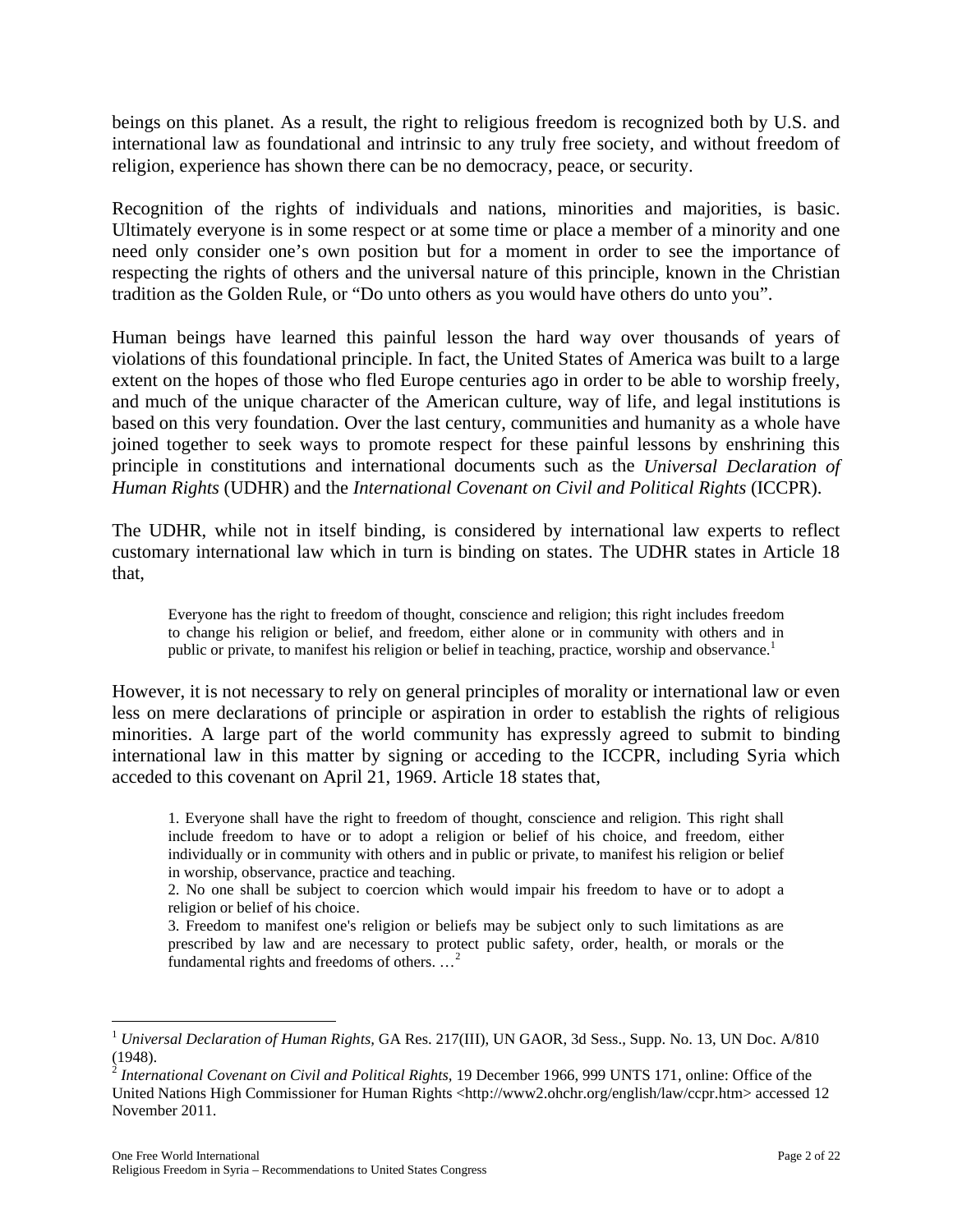- 2. Religious Freedom and Syria
- a. The al-Assad Regime

Syria is a predominately Muslim country, but unlike most other Muslim countries reports of persecution of religious minorities have been relatively rare in the past. The country's totalitarian secular, socialist regime under President Bashar al-Assad has been concerned primarily with safeguarding its own status through preventing social discord by emphasizing the secular nature of the state. In this the regime has been ruthless and torture has been a common and routine technique to suppress dissent. Moreover, despite its own secular posture, it has been the primary supporter of such extremist Islamist factions as Hamas, Hezbollah, and Iran and its hostile position against Israel has been a continuously destabilizing factor in the region.

Nevertheless, under President Bashar al-Assad's secular Ba'athist party, Syrian minorities shared a relatively equal existence with their Muslim compatriots. Despite the regime's many other failings – and these have been great – its minorities experienced a measure of prosperity in business, education, and society. In fact, the country shares many similarities, both in terms of its history and the implications for religious minorities of current events, with that of its former ideological partner, Saddam Hussein's Iraq.

The constitution gives Islam a certain prominence, for example by requiring that the president be a Muslim and recognizing Islamic jurisprudence as a principal source of legislation. In practice President Assad's Alawite sect of Shi'a Islam has enjoyed some minor benefits as compared to other groups including the Sunni Muslim majority (at 74% of the population) and other Shi'a Muslims. Otherwise, however, the regime has been concerned with religious activity primarily to the limited extent that it affects public order and the status quo. On a certain level, this makes the regime an "equal opportunity oppressor".

The Syrian constitution also includes a provision affirming freedom of religion. A historic Christian community, whose presence in Syria stretches back to the earliest years and even months of Christianity and pre-dates the existence of Islam by hundreds of years, accounts for less than 10% of the population today. Christians belong primarily to various Orthodox and Catholic confessions but also include Armenians, Protestants, and others. Syria has been the home to some of the oldest Christian communities in the world without interruption since the birth of Christianity very close to 2,000 years ago. Other minorities represented are the Alawites and other Shi'a Muslims, Druze, Yezidis, and others, including a few isolated and elderly Jews. Under Assad's Ba'athist regime, these traditional communities have been able to worship within tight restrictions and, while Alawites form the core of support for the Assad regime, Christians, Sunnis and others could be found in prominent positions in government and business life.

On the other hand, any religious activity that was deemed to be subversive or threaten the regime or its secular nature or to threaten public order, including relations between religious communities, has long been of concern to authorities and pursued without mercy. As a result, the government has strictly monitored and controlled all religious activity. For example, in September 2010 it shut down eight house-churches in the north of the country in what at the time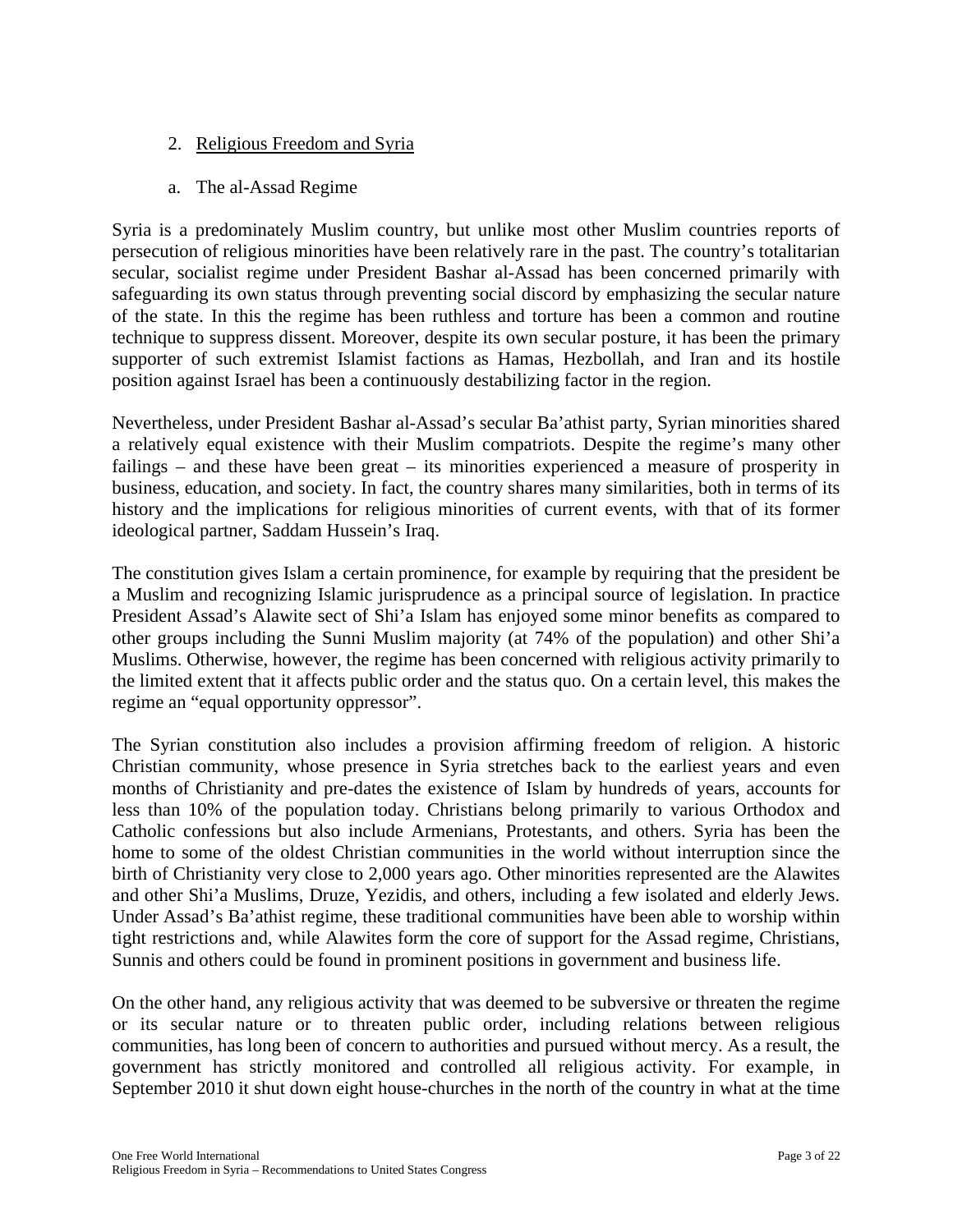was believed to be the beginning of a crackdown on unauthorized Christian activity. The brunt of the regime's brutality, however, has been focused on those belonging to groups determined to be extreme Islamist groups. It has walked a fine line to keep religious extremism from threatening its position by tightly controlling Muslim religious activities while simultaneously appeasing Muslim extremists in ways that often impacted on minorities.

Proselytizing was not technically illegal, but was actively discouraged and effectively forbidden as it was treated by the regime as a threat to relations among religious groups. Religion was kept strictly out of public life nor were one's religious beliefs safe to discuss with friends or neighbours for fear of being charged with proselytizing and seeing a lengthy sentence in the harsh Syrian prisons.

Christians were not actively pursued by the regime for their religious beliefs or activities apart from claims of proselytizing. However, despite its claims to protect the Christian minority the government did not necessarily come to the aid of Christians when they were in danger. On the other hand, when any excuse could be found to implicate Christians, the government would not spare any measures in pursuing them. For example, in October of 2004 two Christians were brutally murdered by a Muslim gang and a police officer after one of them requested that a rowdy group of Muslims leave his café when the Muslims' card-game turned violent. When the authorities refused to act on these crimes, some of the dead men's friends took matters into their own hands destroying some property belonging to some of those responsible. While the authorities took no action on the murders, this property damage resulted in the rapid arrest of 42 Christians, most of whom were unrelated to the events. As a result of such attitudes and treatment whereby victims and other innocents are pursued as criminals, an ancient Christian community has long lived with the constant knowledge that they must tread very carefully for their own protection and that of their loved ones and community.

Converts, on the other hand, have faced a much different situation. As in other Muslim countries, while conversion to Islam is recognized, conversion from Islam to any other religion is illegal under Shariah law. While religious identity was effectively kept out of public life, laws governing personal status are determined by a person's religious identity. This left converts vulnerable because conversion is not recognized by the Syrian government and so they continued to be dealt with under Islamic laws concerning personal status. From a practical perspective, conversions were not directly punished by the government but by the local community or the convert's family who would find ways to implement the Shariah death penalty against the apostate while the government turned a blind eye. The government itself, however, also readily used pretexts or excuses to penalize converts on other manufactured grounds. In the meantime, Syrian society is very close-knit, as in other Muslim and Middle Eastern countries, and converts were not able to relocate and typically had no choice but to leave the country.

b. The Current Status of Syrian Minorities

The current conflict in Syria has altered the situation for religious minorities in that country radically. They are no longer accepted, even if begrudgingly, as an established part of a secular regime. Religious minorities – and particularly the historic Christian community – are now caught between a desperate regime, vicious at the best of times, which is fighting for its life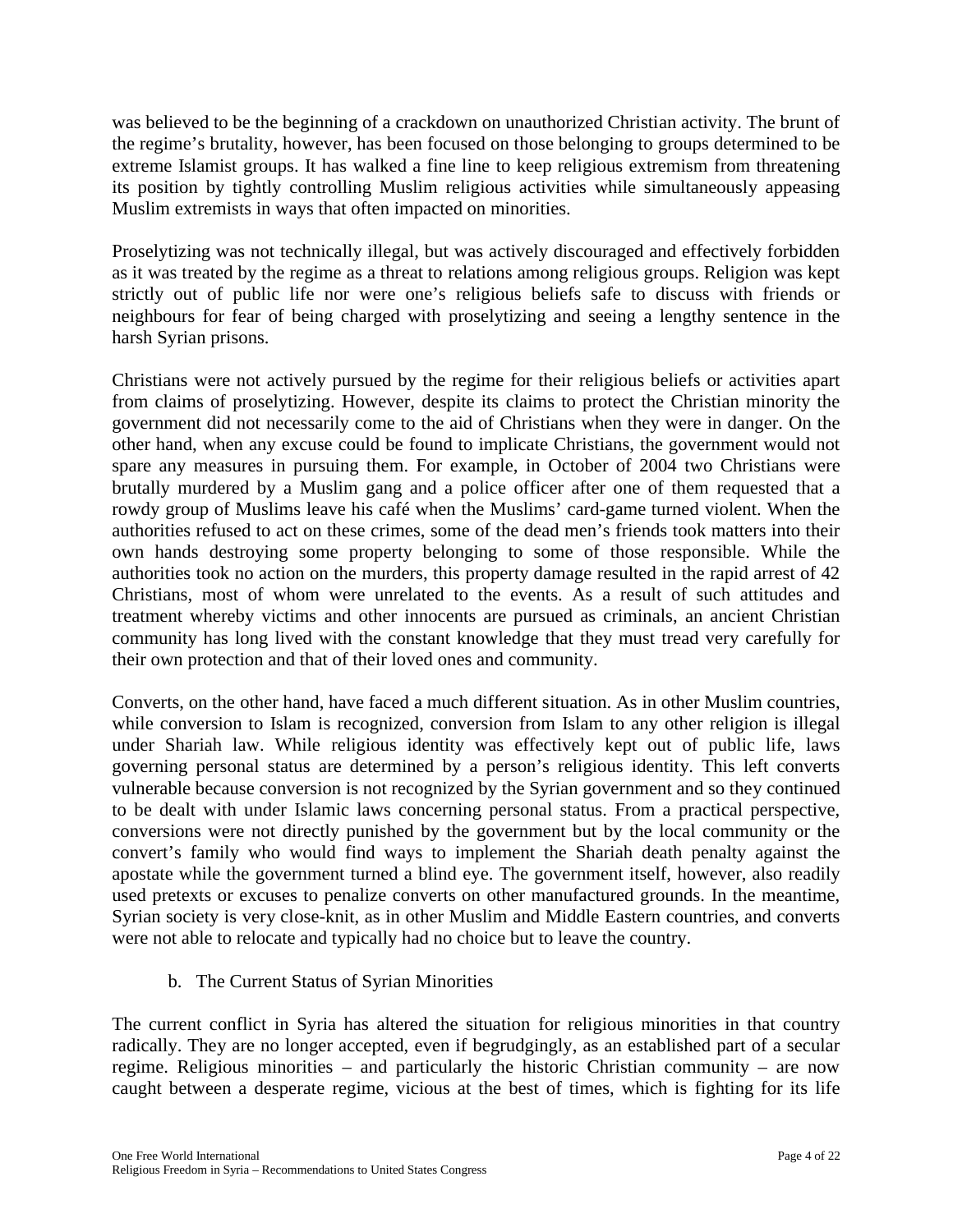against rebels riding a wave of successful popular uprisings against dictatorial regimes elsewhere in the Middle East that were largely driven by Muslim extremists.

While the situation in Syria is different in some ways from the regime changes that have taken place in the region, there are many similarities. The circumstances facing Syrian minorities are eerily familiar and yet somehow more tragic as extremists have strengthened and consolidated their positions in the region cutting off options for minorities. The Syrian conflict began with peaceful protests against the regime's authoritarian rule. The Syrian uprising began mostly as a genuine popular uprising driven primarily by moderate and liberal Syrians fed up with the Assad regime's tactics and encouraged by the apparent success of the other uprisings in the region. However, as the regime responded to peaceful protests with heavy-handed measures, extremist groups saw an opportunity and rapidly became more and more involved and the conflict rapidly escalated.

The Assad regime is trying to maintain its hold on power against disparate rebel forces that are openly and violently, and in many places successfully, defying the regime. As a result, it has no available capacity to protect its minorities. There have also been reports that the regime itself has intentionally attacked minorities, although it is difficult to determine whether these attacks were actually perpetrated by the regime or by rebels. Moreover, where minorities have been caught in attacks committed by the regime, this has generally been as a result of the regime's broader crackdown against the uprising and not because of any specific targeting of minorities. In either case, however, attacks by the regime against any of its unarmed civilians are despicable crimes and we do not condone any such action; but if we are to find a lasting and equitable solution for the minorities, we must begin by being honest and accurate in characterizing the threats facing them.

In the meantime, we tend to refer to "the rebels" in shorthand, as if they were a cohesive group with compatible motivations, goals, and methods. However, nothing can be further from the truth. Rather than a somewhat homogeneous rebel force, the rebels in Syria are composed of several groups with radically different and often competing agendas, particularly with regard to



A Syrian man shows marks of torture inflicted after rebels took control of a<br>Christian area of Alama (Photo: Ismae Laular Dugger) (AED/Cotty Images) region and beyond. Christian area of Aleppo. (Photo: James Lawler Duggan/AFP/Getty Images)

their future plans for Syrian society, including its minorities. The moderate, liberal factions are simply tired of Assad's authoritarian methods and wish to implement a liberal, secular democracy. The Muslim extremist and terrorist elements, on the other hand, have very specific goals for turning Syria into an Islamist haven governed by Shariah law which will provide a base from which to attack western interests in the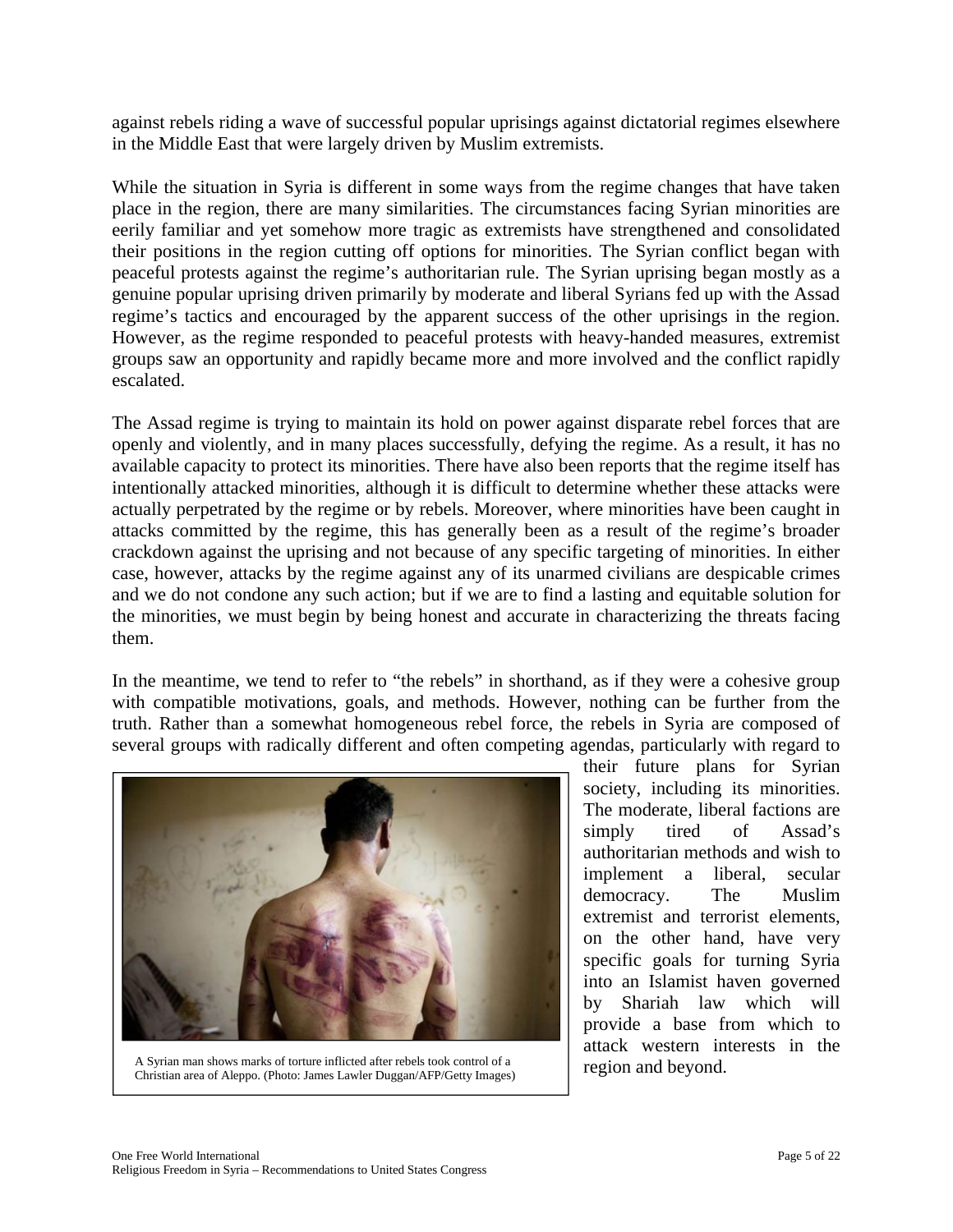These Islamist factions, which include Muslim Brotherhood, Salafist, and al-Qaeda-linked groups and are rapidly overtaking the undisciplined and poorly organized rebels as they have in other countries, operate on the assumption that minorities, particularly Alawites and Christians, support the regime. As a result, minorities are targeted both for their politics and as minorities who must either convert or be killed. Many towns captured by rebels have been cleared of their Christian populations either with the Christians fleeing the on-coming Islamists or being forced out by threats that they must convert, flee, or be killed. Demands for the payment of *jizya*, a form of protection money imposed on non-Muslims, have been seen as well.

Reports about rebel activities in towns they come to control are conflicting and it is very difficult to confirm what actually happened in individual incidents such as the captures in the spring of 2012 of Qusayr and sections of Homs, as well as multiple Christian towns and villages. Some reports indicate that rebels have made ultimatums to Christians and other minorities, in some cases to convert to Islam and in others to join the fight against the regime, or be killed, causing minorities to flee. Reports from rebel groups, on the other hand, deny any ultimatums and claim that the minorities fled voluntarily. What is clear is that Christians are fleeing the approaching rebels amid reports of Shariah courts, threats, kidnappings, rapes, and extortion.

Numerous car-bomb attacks have been placed as if with a strategic plan in place to specifically target minorities. These include bombs in minority neighbourhoods, like the mostly Christian and Druze neighbourhood of Jaramana, or placed close to churches or Christian charities. Some have caused only property damage while others have apparently been carefully and fatally timed to coincide with worshippers going to services or mourners participating in a funeral procession.

In April 2013 two bishops representing the Greek Orthodox and Syriac Orthodox churches were kidnapped by rebel forces in Aleppo. Their condition and whereabouts are still unknown, but the targeting of priests and other religious leaders is a familiar tactic of Islamist groups that sends a chilling message to minorities: if their religious leaders are not safe, no one is safe. Many who might have stayed are persuaded to flee, leaving the diminished minority even more vulnerable.

In early June 2013, a 14-year-old young Muslim boy named Mohammad Qatta serving coffee at a coffee shop in Aleppo was killed in an impromptu public execution by rebel gunmen for an off-handed comment referencing the Muslim prophet Mohammed. While details of the event are unclear and this is not strictly speaking an attack on minorities, it is a graphic example of the priorities of large segments of the rebel forces and an indication of the direction the country is headed if extremist forces succeed in consolidating their control of those forces. Incidents such as this add to the fears of minorities and increase their motivation to leave for safer areas controlled by the regime or to flee the country entirely.

Also in early June 2013, dozens of Shiite Muslims in the town of Hatlah were massacred by rebels claiming to be targeting pro-government militia members. Increasingly throughout the conflict there have been reports that rebels have looted and destroyed religious sites after taking control of minority areas, including a Shia place of worship and two churches in Idlib and Latakia governorates respectively as documented by Human Rights Watch.<sup>3</sup>

 $\overline{a}$ 

<sup>&</sup>lt;sup>3</sup> "Syria: Attacks on Religious Sites Raise Tensions", 23 January 2013, online: Human Rights Watch  $\langle$ http://www.hrw.org/news/2013/01/23/syria-attacks-religious-sites-raise-tensions>, accessed 21 June 2013.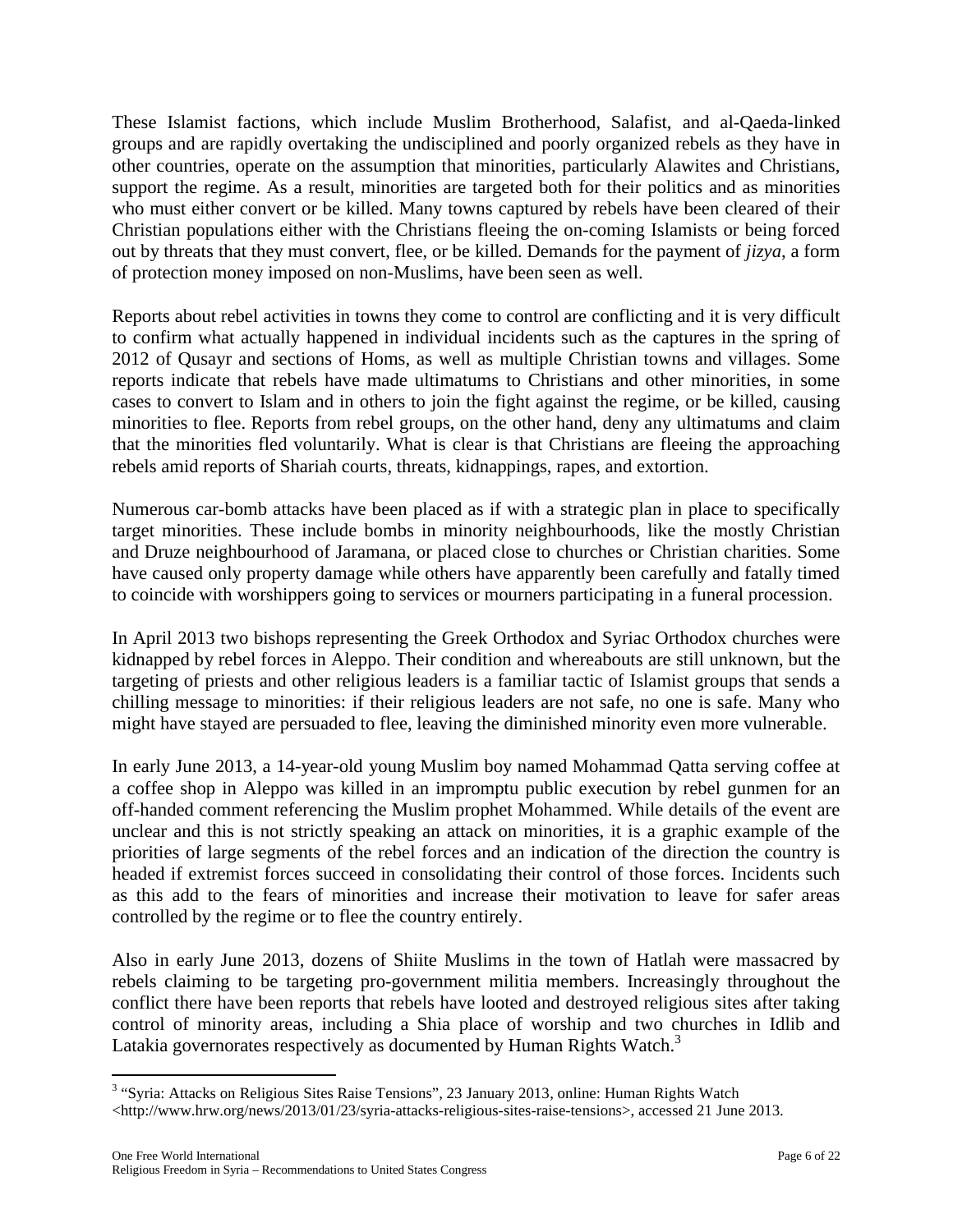# c. What Does the Future Hold?

As already mentioned, the situation in Syria bears many similarities to Iraq, with the exception that the recent regime change in that country was brought about by outside forces led by the American military invasion and occupation. Nevertheless, the experience of religious minorities in Iraq is instructive of what can be expected to take place in Syria. In the violence that followed the fall of Hussein's regime, Iraqi Christians were targeted by both Sunni and Shi'a militias. Christians fled as refugees in numbers vastly disproportionate to their share of the population, leaving their ancient community reduced to about half of its pre-invasion size in a period of less than ten years. While some have returned, they face an uncertain future in a country where their own government has no ability or interest to protect them or other minorities from Shi'a and Sunnia groups engaged in on-going sectarian violence and religious extremists. But whether they have returned, found a new home in another country, or are still waiting for a resolution to their situation, the human toll of the experiences Iraqi minorities have endured is incalculable.

The irony in this tragedy is that many Iraqi Christians who have returned have only done so because they simply had no other option. Syria, where they had sought refuge from the Iraqi crisis, is no longer safe for them and now they are being forced to flee yet again. If Syria, which was a safe haven for Christians in the region, is no longer safe, where will Syrian Christians flee? Yet in some areas they are afraid to leave their homes to go to work or buy food.

We, along with others, have argued that the situation in Iraq had all the hallmarks of the beginnings of genocide. Even though we no longer hear of daily attacks, the violence has not ended and, while it may take a little longer, the goal of the extremists remains to rid Iraq of its minorities. Our concern is that Syria will turn into another Iraq and worse – that Muslim extremists will take advantage of this opportunity to cleanse Syria of the "infidels" – Christians and other minorities – and establish an Islamist state. In fact, this process has already begun. Christianity, which has been in Syria since the months and years following its establishment, is in danger of being eradicated if this crisis is managed poorly or half-heartedly.

# **III. Religious Freedom in U.S. Foreign Policy**

Religious freedom cannot be separated from the more 'traditional' focuses of diplomacy and international relations – such as peace, security, and, more recently, fostering democracy. Such an approach is not only morally untenable, but also fundamentally flawed, especially in a highly religious are such as the Middle East. Despite the best efforts and predictions of western secular humanist academics and prognosticators, religion holds an enduring and even increasing relevance in our  $21<sup>st</sup>$ -century world. In these circumstances, the absence of religious freedom has far-reaching implications beyond individual abuses that must be taken into account in the formulation of foreign policy. This statement is not intended to diminish the importance of individual cases – even if one solitary individual in a remote part of the world was denied his or her right to their beliefs and practices, we ought to treat it as an assault on the humanity of each and every one of us. However, the lack of religious freedom takes on a different dimension when entire communities and societies are affected.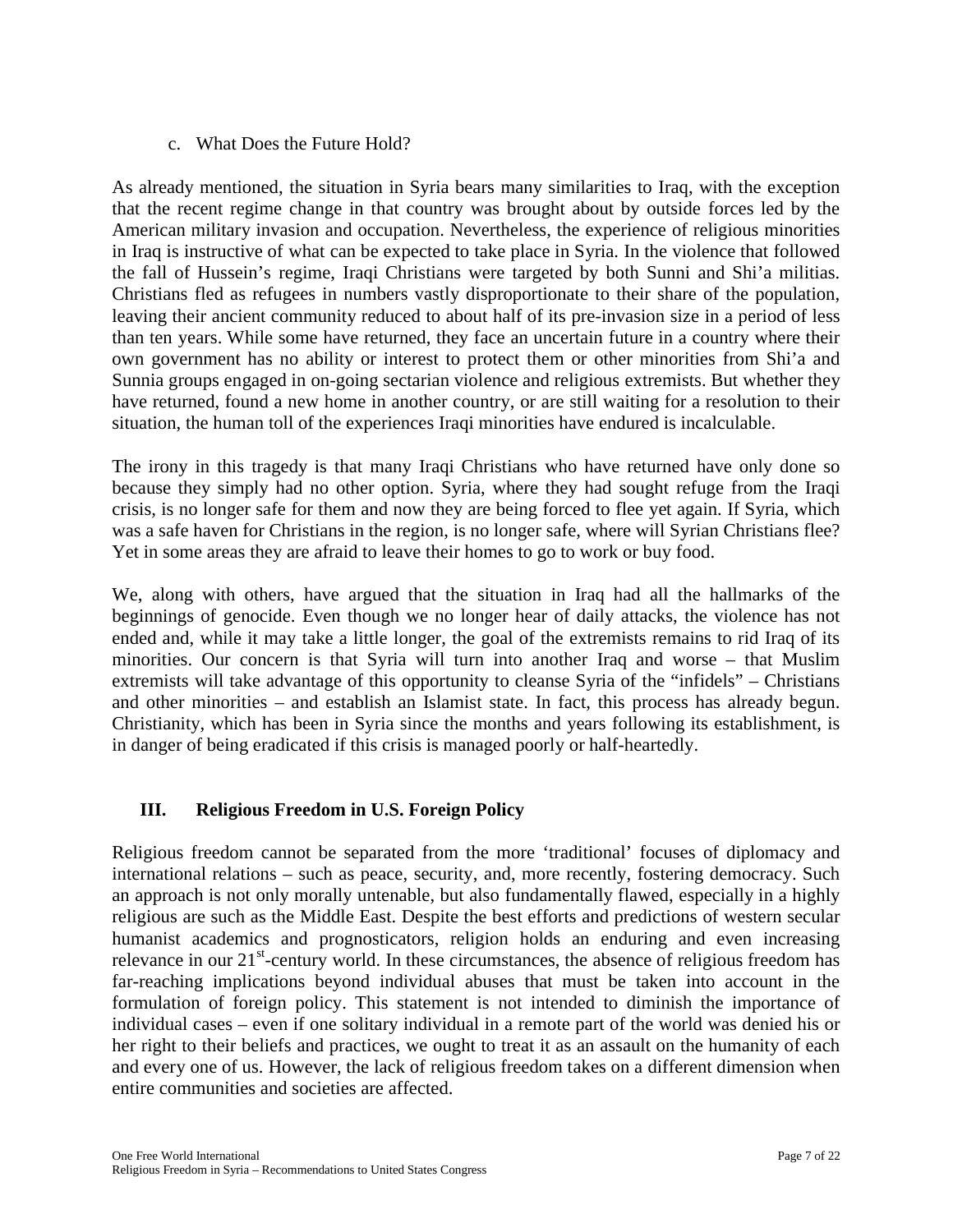Even a cursory review of history shows that societies that restrict religious freedom are far more likely to experience profound social upheaval that jeopardizes the long-term survival of democracy. The importance of religious freedom as a fundamental pre-requisite, not only for the existence of stable, rights-based democracies, but also for international peace and security and the freedom of every human being, was recognized by then-Secretary of State Hillary Clinton when she stated that,

...it is [the United States'] core conviction that religious tolerance is one of the essential elements not only of a sustainable democracy but of a peaceful society that respects the rights and dignity of each individual. People who have a voice in how they are governed—no matter what their identity or ethnicity or religion—are more likely to have a stake in both their government's and their society's success. That is good for stability, for American national security, and for global security.<sup>4</sup>

(emphasis added)

Moreover, the foundational role played by religious freedom in the United States is eloquently expressed in the preamble of the *International Religious Freedom Act* of 1998 (IRFA), where Congress stated that:

The right to freedom of religion undergirds the very origin and existence of the United States. Many of our Nation's founders fled religious persecution abroad, cherishing in their hearts and minds the ideal of religious freedom. They established in law, as a fundamental right and as a pillar of our Nation, the right to freedom of religion. From its birth to this day, the United States has prized this legacy of religious freedom and honored this heritage by standing for religious freedom and offering refuge to those suffering religious persecution.<sup>5</sup>

(emphasis added)

Since the break-up of the Soviet Union and the end of the Cold War, the United States has had the unenviable position of being the world's lone super-power. This position certainly has its challenges; while many look to the United States to guarantee their security, at the same time they resent their dependency and therefore seek to reject American influence and values, especially in areas where they feel their culture and identity may be vulnerable, religious identity being one of the most obvious. However, promoting religious freedom is one area where the United States must not give in to the challenges of its role. Rather it must vigorously, but tactfully, pursue the establishment of conditions in which every member of the human community can pursue their religious beliefs and identity with only their conscience as their guide and not the dictates of the state or oppressive religious leaders. This is a critical determinant not only for peace and security in far-flung countries around the world, but ultimately for the peace and security of American citizens in their homes across the United States.

At the same time, freedom of religion in Syria must not be viewed as merely a 'means to an end,' as this will inevitably lead to the compromising of the 'means' (religious freedom) for the sake

 $\overline{a}$ 

 $4$  Remarks by Hillary Rodham Clinton, "Remarks at the Release of the  $13<sup>th</sup>$  Annual Report on International

Freedom", 13 September 2011, online: State Department < http://www.state.gov/secretary/rm/2011/09/172254.htm> accessed 12 November 2011.

<sup>5</sup> U.S., Bill H.R. 2431, *International Religious Freedom Act of 1998,* 105th Cong., 1998, § 2(a)(1) (enacted).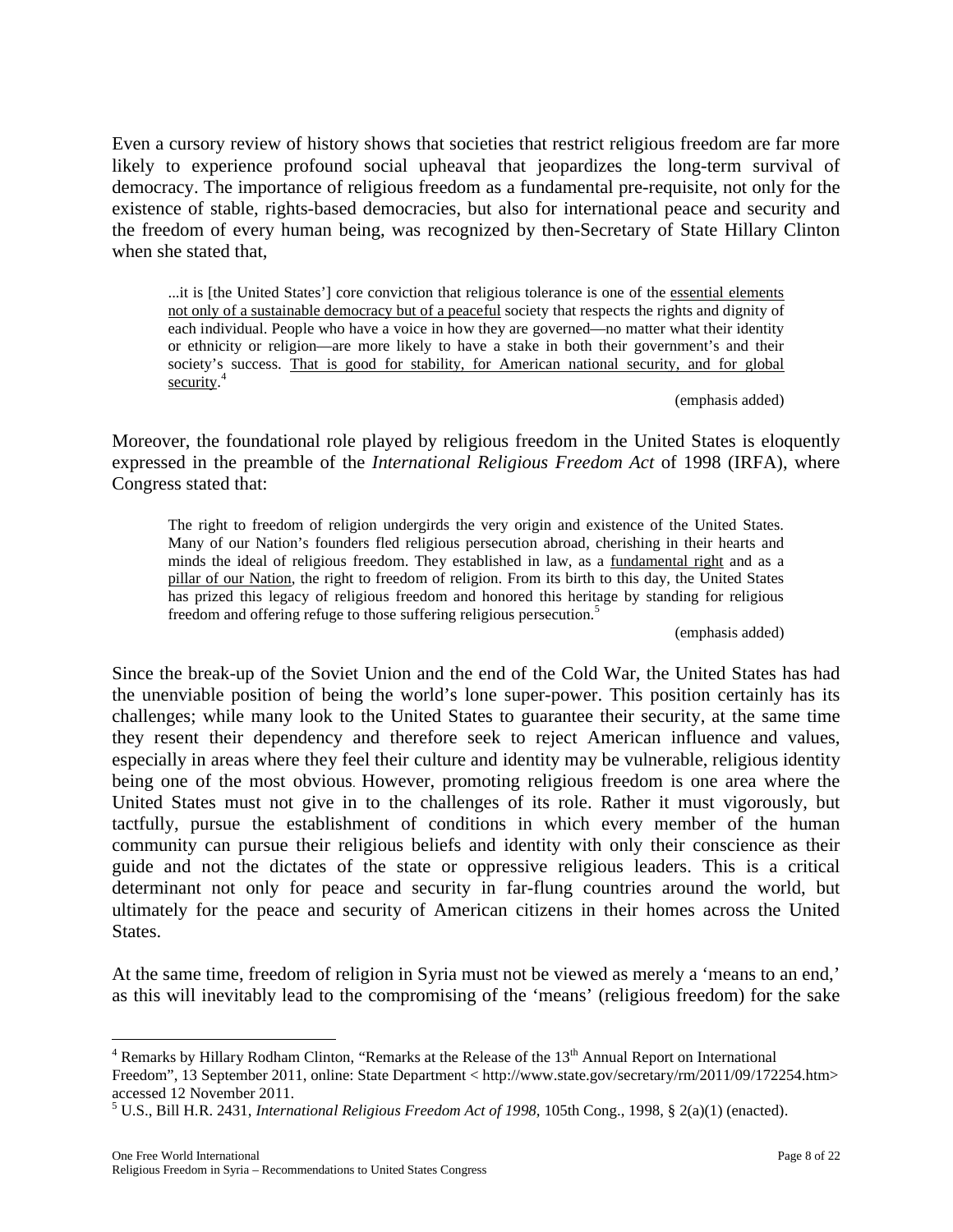of the 'ends' (national security). Religious freedom is an end in itself. Any diplomatic initiatives on behalf of religious freedom must be premised on a commitment to its intrinsic value as an inalienable right vested in individuals on the basis of their humanity alone.

Section 2 of IRFA clearly states that

(b) It shall be the policy of the United States …:

... (3) To be vigorous and flexible, reflecting both the unwavering commitment of the United States to religious freedom and the desire of the United States for the most effective and principled response, in light of the range of violations of religious freedom by a variety of persecuting regimes, and the status of the relations of the United States with different nations.

... (5) Standing for liberty and standing with the persecuted, to use and implement appropriate tools in the United States foreign policy apparatus, including diplomatic, political, commercial, charitable, educational, and cultural channels, to promote respect for religious freedom by all governments and peoples.<sup>6</sup>

(emphasis added)

In order for the United States to live up to its responsibility as the 'leader of the free world,' it is not enough that the American government respect the rights and freedoms of its citizens within U.S. borders. The United States must ensure that its foreign policy is consistent with the fundamental values that form the basis of American society and identity. There is no question that freedom of religion is one of these fundamental values.

Freedom of religion is absolutely intrinsic to the broader system of rights and freedoms that underpin the United States as a society and a nation. As President Obama acknowledged as much in his 2009 Cairo speech when he stated, "[f]reedom in America is indivisible from the freedom to practice one's religion."7 Ever since the birth of the United States, American leaders have recognized that no society can be truly free if it denies an individual's inviolable right to believe and practice his or her religion of choice. For U.S. foreign policy on Syria to be truly 'American' it must be reflective of and consistent with core American values, including the centrality of freedom of religion. Overlooking violations of religious freedom is to legitimize those actions and undermine the very principles that underlie American identity and society.

For all these reasons, the United States is obligated, morally, legally, and out of its own national security and self-interest, to take every measure within its power to ensure that religious minorities in Syria are able to exercise their full rights as human beings and citizens and, in particular, able to hold to and observe their religious beliefs and practices without fear.

1

<sup>&</sup>lt;sup>6</sup> IRFA, *supra* note 5 at §2.<br><sup>7</sup> "Remarks by the President on a New Beginning at Cairo University, Cairo, Egypt", 4 June 2009, online: The White House, Office of the Press Secretary <http://www.whitehouse.gov/the-press-office/remarks-president-cairouniversity-6-04-09> accessed 12 November 2011 ["A New Beginning"] (emphasis added).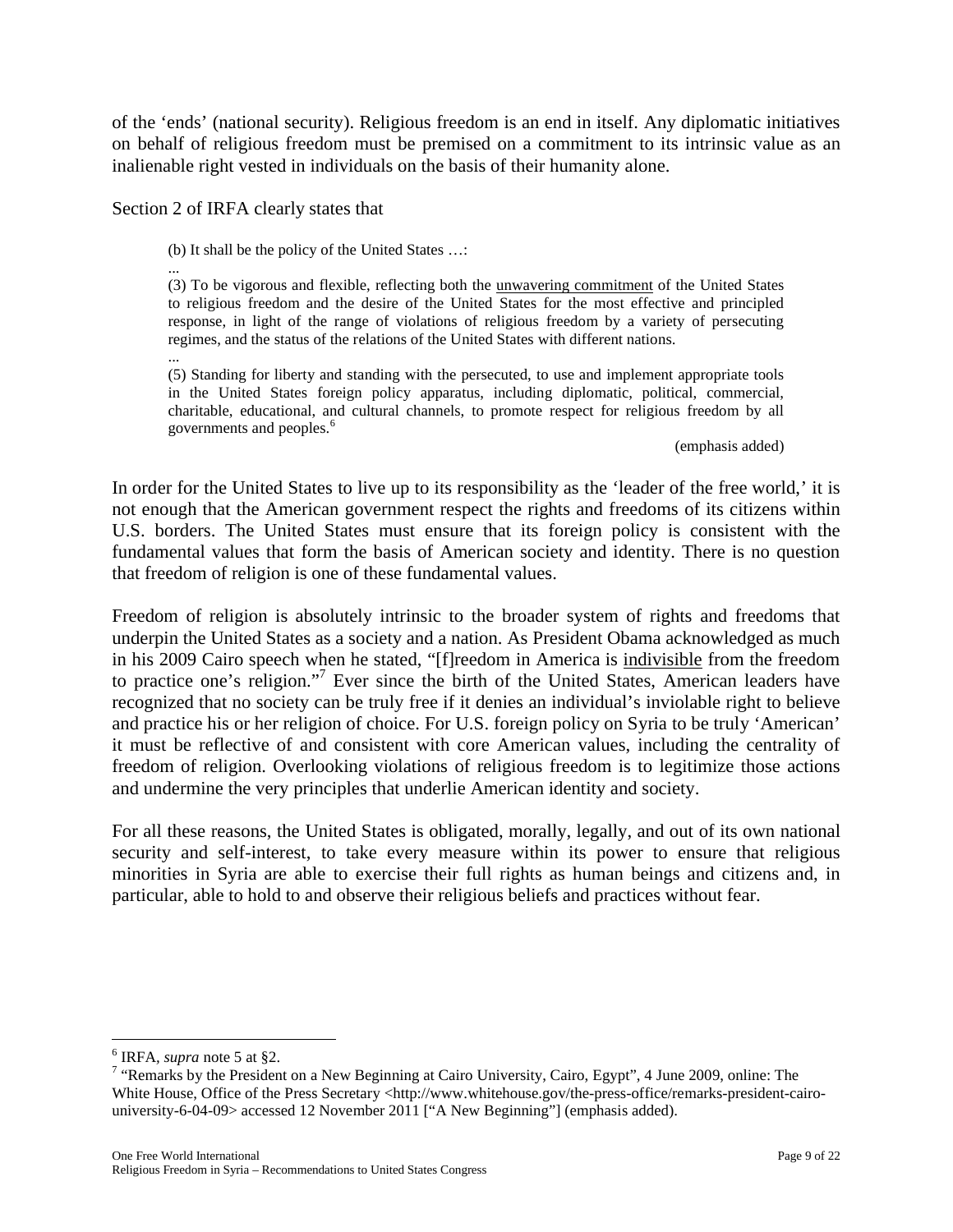# **IV. Recommendations for U.S. Foreign Policy in Syria**

In June 2009 President Obama declared in Cairo that, "[f]reedom of religion is central to the ability of peoples to live together".<sup>8</sup> Any U.S. foreign policy efforts aimed at promoting democracy, social stability, peace, and security in Syria without taking into account the issue of religious freedom and the security of religious minorities will effectively ignore one of the fundamental sources of the problems and is destined to fail. It will not only be highly ineffective, but will also risk exacerbating tensions and insecurity in the region. Estimates are that over 5 million people have been displaced from their homes due to the current conflict. That is just under one in four of Syria's 22 million citizens. According to the United Nations High Commissioner for Refugees, about 1.6 million of those are refugees in surrounding countries, including one million who have fled in the first five months of 2013 alone.<sup>9</sup>

These refugees have fled primarily to the countries that share land borders with Syria although there are also a significant number in Egypt. All of these countries, Egypt, Lebanon, Jordan, Iraq, and Turkey, face significant internal challenges of their own even without adding to their policy agenda the enormous burden of assisting hundreds of thousands of Syrian refugees. Lebanon has continuous challenges with a population identified along religious lines and the political challenge of containing Hezbollah, but has so far managed to avoid the impact of the so-called "Arab Spring". Jordan, on the other hand, has seen demonstrations related to the Arab Spring, and while they have not spread or taken root as a full-fledged uprising in that country, the Jordanian government is certainly not in any position to take its authority for granted. In Turkey, in the meantime, tensions have been rising over the past weeks over political protests and the government's handling of those protests, while Iraq still has not achieved any lasting stability after the invasion and subsequent withdrawal of American and allied troops. Under these conditions the potential destabilizing force of millions of Syrian refugees in the region that is the Middle Eastern powder-keg is all too real.

In light of the frightening prospects for religious minorities in Syria, the United States must use all foreign policy tools at its disposal both to address the on-going violations, examples of which are described above, and to ensure long-term protection of the rights of religious minorities. As history has shown, diplomatic engagement and political dialogue – however sustained and constructive – is often insufficient. In order for U.S. policy in Syria to be effective, diplomatic efforts must be backed by a demonstrable commitment to take substantive policy measures and stand behind the diplomatic measures.

For some time the United States has expressed its disapproval of the Assad regime's activities by maintaining sanctions against the regime. While by no means condoning the actions of the Assad regime, it has nevertheless sought to remain on the sidelines of this conflict and to express its support for the aspirations of the Syrian people through humanitarian aid and diplomatic support and statements.

 $\overline{a}$ 

<sup>&</sup>lt;sup>8</sup> "A New Beginning", *supra* note 6.<br><sup>9</sup> "Stories from Syrian Refugees: Discovering the Human Faces of a Tragedy", online: UNHCR information portal <http://data.unhcr.org/syrianrefugees/syria.php>, accessed 16 June, 2013.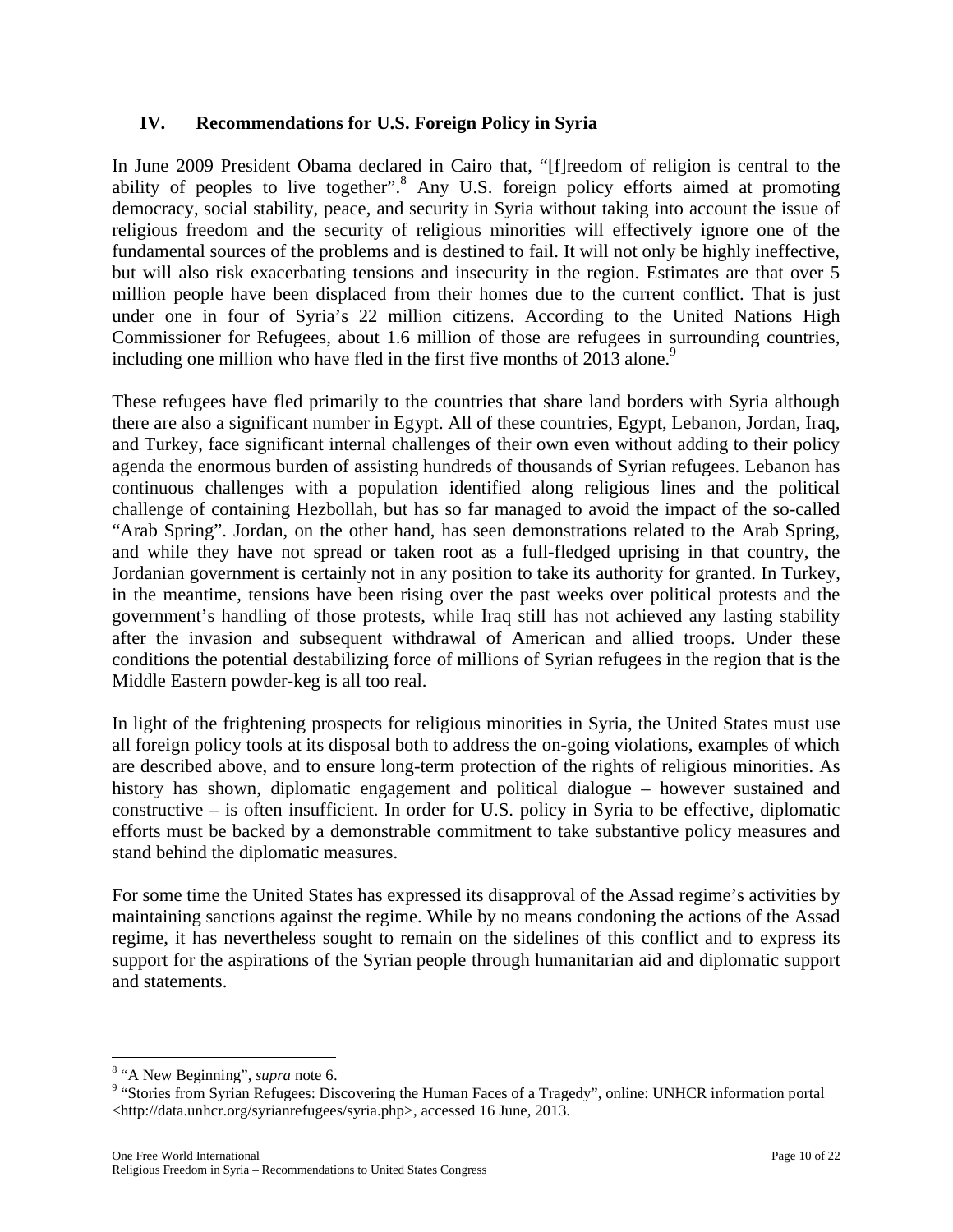#### 1. Military Support for the Rebels

Over recent weeks the United States has committed to providing small-scale military support to the Syrian rebel groups on the grounds that evidence which has surfaced about the regime's use of chemical weapons shows that the regime has crossed a "red line" demanding action. While we do not in any way condone the use of chemical weapons in any circumstance, we have serious and grave concerns about the United States' new policy direction and what it will mean for religious minorities and a speedy and just resolution to the violence afflicting the Syrian people.

Providing any kind of military support for the rebels is an extremely dangerous move and a nowin policy that will have disastrous consequences for Syrian minorities and American security interests. Unfortunately, the United States has gone down this road before. In the 1980s it

supported Afghan rebel forces fighting against the Soviet Union's invading troops; the result was the Taliban, a safe-haven for terrorist organizations like Al-Qaeda, and a dozen-year military engagement by American troops that remains on-going. Also in the 1980s, the United States supported Iraq in its war with Iran; the result was the regime of Saddam Hussein, two wars, an invasion and full-fledged occupation, and thousands of American lives lost. As recently as the last two years, the United States supported rebels in Libya; the result was an attack on the American diplomatic mission resulting in the killing of the ambassador and three other embassy personnel and wounding of many more. Our question to American policymakers is simple: how will Syria be any different?



A church in Homs, damaged during fighting between security forces and rebels. (Photo: Reuters)

We firmly believe that the United States has the settled intention to do everything within its power to ensure that these arms supplies do not find their way into the control of religious extremists or terrorists. These people have no scruples about using American-supplied weapons against religious minorities, whether as proxies for the Assad regime or quite simply in their capacity as religious minorities. Unfortunately, despite the best of intentions there is absolutely no way to guarantee that this will not happen. In fact, even if the moderate groups can be trusted to use these arms for their intended purpose of defending against the regime, the extremists are rapidly consolidating their position and influence over the rebels and establishing Shariah law in areas where they are in control. Under these circumstances the only thing we can truly be certain of is that, whether they are small arms or something more substantial, some or all of any weapons provided to the rebels will wind up in the hands of extremists. At that point these American weapons will be used against Syrian civilians and particularly against religious minorities, as well as against Israel, America's most important ally in the region. This is simply a matter of time.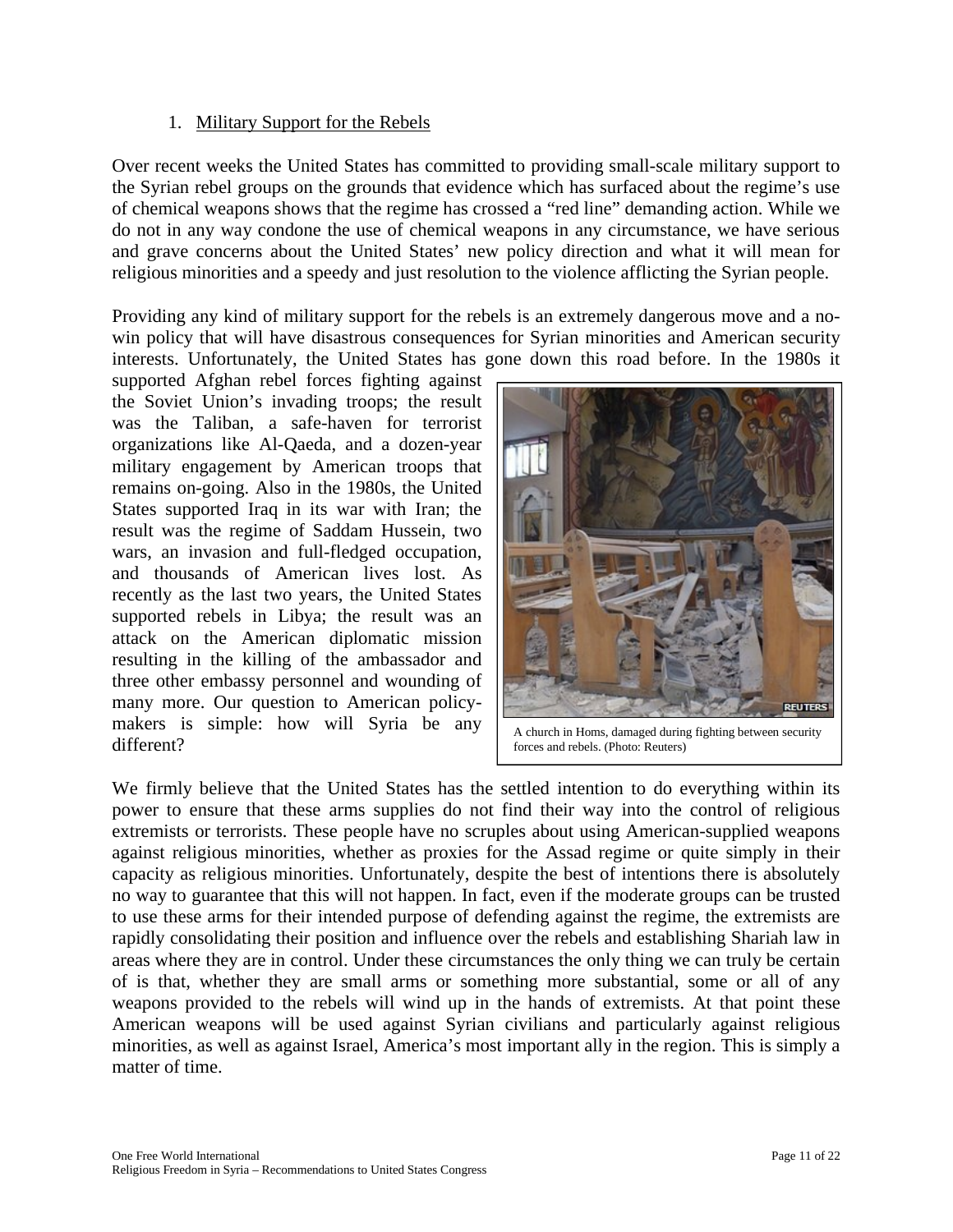If, however, the United States decides to go ahead with its military aid despite the obvious signs, it must demand accountability from the rebels for any aid it provides. This means that any weapons supplied must be returned to the United States once the conflict is resolved. Furthermore, if there is any evidence that weapons or ammunition provided by the United States or other western countries have been used against minorities or other civilians or against the state of Israel, all further military aid or support, as well as development and humanitarian aid must be stopped immediately with no exceptions.

# 2. Humanitarian Aid

To date the United States has committed more than \$500 million in humanitarian aid to ease the suffering of Syrian civilians. This is a critical and compassionate measure that must be maintained as long as there is a need. However, American aid must not be implemented in any way that would support or grant legitimacy to any parties in Syria that refuse to respect the rights of Syrian minorities. In order to ensure that this does not happen, the United States must create an explicit link between eligibility for American aid and respect for human rights. It must ensure that aid is given only through groups that are responsible and accountable for those funds and for their treatment of religious minorities and that such support does not function directly or indirectly to support extremist elements.

The legislative authority for such an explicit link between aid and religious freedom already exists within IRFA and the *Foreign Assistance Act* of 1961. Section 2(b) of IRFA clearly states that it "shall be the policy of the United States ... to seek to channel United States security and development assistance to governments other than those found to be engaged in gross violations of freedom of religion."<sup>10</sup> Moreover, section 405(a) of IRFA<sup>11</sup> empowers the President to authorize the "withdrawal, limitation, or suspension of" both "development assistance" (paragraph 9) and "security assistance" (paragraph 11) in accordance with the *Foreign Assistance Act.* Section 116(a) of the *Foreign Assistance Act* further states that "no assistance may be provided under this part to the government of any country which engages in a consistent pattern of gross violations of international human rights,"<sup>12</sup> including "particularly severe violations of religious freedom."<sup>13</sup>

If this authority applies to government recipients of American aid then it goes without saying that the same principle must apply equally to non-governmental or opposition groups. If the United States is serious about its commitment to religious freedom, it must take action based on this authority given to it by Congress to compel the parties in Syria to respect the rights of minorities.

 $\overline{a}$ 

<sup>&</sup>lt;sup>10</sup> IRFA, *supra* note 5 at § 2(b).<br><sup>11</sup> *Ibid.* at § 405(a).<br><sup>12</sup> *The Foreign Assistance Act of 1961, as Amended, Pub.L. No. 87-195, § 116(a), 75 Stat 424 (enacted September 4,* 1961, 22 U.S.C. § 2151 et seq.) [*Foreign Assistance Act*]. <sup>13</sup> *Ibid.* at § 116(c)(3).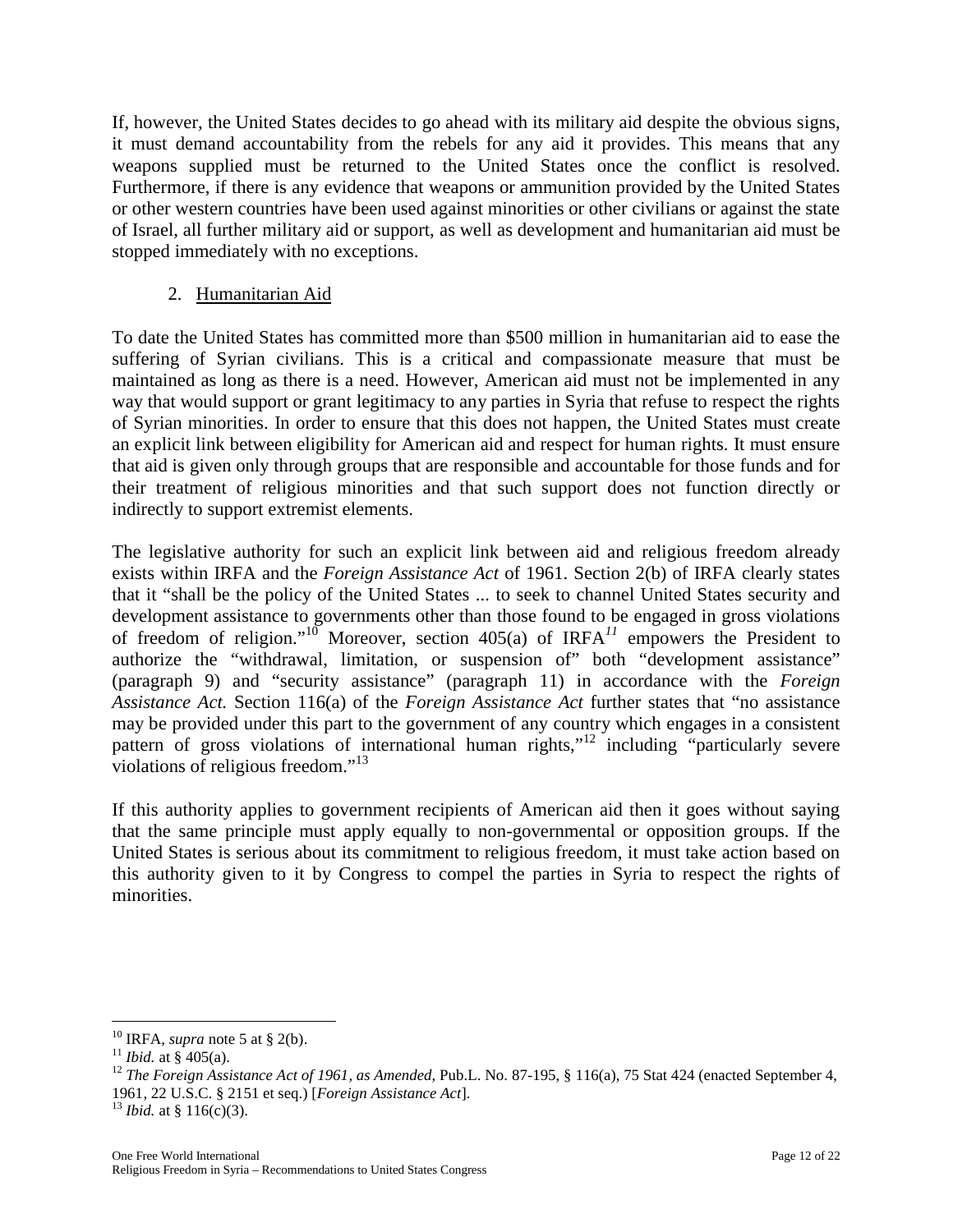## 3. Refugee Support

Despite all other efforts, Syrian civilians including religious minorities may have no other option but to flee their homes to secure their safety. Refugee protection is an essential means of protecting vulnerable people where all other efforts have failed. At the same time, evacuating religious minorities from Syria will only be a victory for the extremists. The United States must continuously work toward preventing the need for Syrian minorities to leave their homes and toward creating the conditions in which those who have left or still must leave will be safe to return to Syria both in the short and long term. However, to the extent that the violence continues to dislocate people from their homes, the United States together with its allies must not only take all steps necessary to accept as many refugees as possible, but they must also coordinate their refugee admission processes so that the minorities whose circumstances render them especially vulnerable are provided for.

To the extent possible Muslim Syrians can and ought to be encouraged to seek refuge in surrounding countries. Refugees in any circumstances are vulnerable in the countries where they seek help. They are foreigners and must learn to fit in, but they are also often seen as a burden on the host country that must supply them with physical and material support and, in prolonged situations, the means for a livelihood. However, to the extent that neighbouring countries are capable of absorbing them, the local solution will provide the easiest transition for Muslims for whom the language, culture, and religion of the neighbouring countries will be familiar.

For other minorities, particularly Syrian Christians, fleeing to the neighbouring countries would be an untenable situation. Despite the cultural and linguistic familiarity of the region, they will be equally, if not more, vulnerable in the surrounding countries as they will be at home. Not only will they be foreigners and refugees who will be seen as burdening the receiving countries, but they will also be religious minorities in countries where the local religious minorities are already vulnerable should the ever-present threat of religious extremism raise its ugly head. A striking example of what can happen is the example of Iraqi Christian refugees who fled to Syria and are now forced to flee the extremists back to Iraq where extremists continue to use every opportunity to pursue their eradication. While Jordan, Turkey, and Lebanon are currently in a rather different position, conditions in those countries could change rapidly and without warning for the worse as they have in many other countries in the region over the past two-and-a-half years. As a result, those Syrian minorities for whom seeking refuge in the surrounding Muslim countries is not a viable option must be prioritized by the United States and western countries where their religious beliefs will not cause them to be further victimized.

# 4. Supporting Minorities and Preparing for the Post-Conflict Era

While a solution to the general conflict is an urgent priority, it is equally critical to find a way to stop the specific violence that is targeting Syrian minorities and to prepare the groundwork for a future Syria where the religious minorities are treated with respect and have their equal place among their Muslim neighbours.

The closure of the United States embassy in Damascus makes it more difficult to engage in direct diplomacy with the parties. However, it was an important response to the regime's actions. The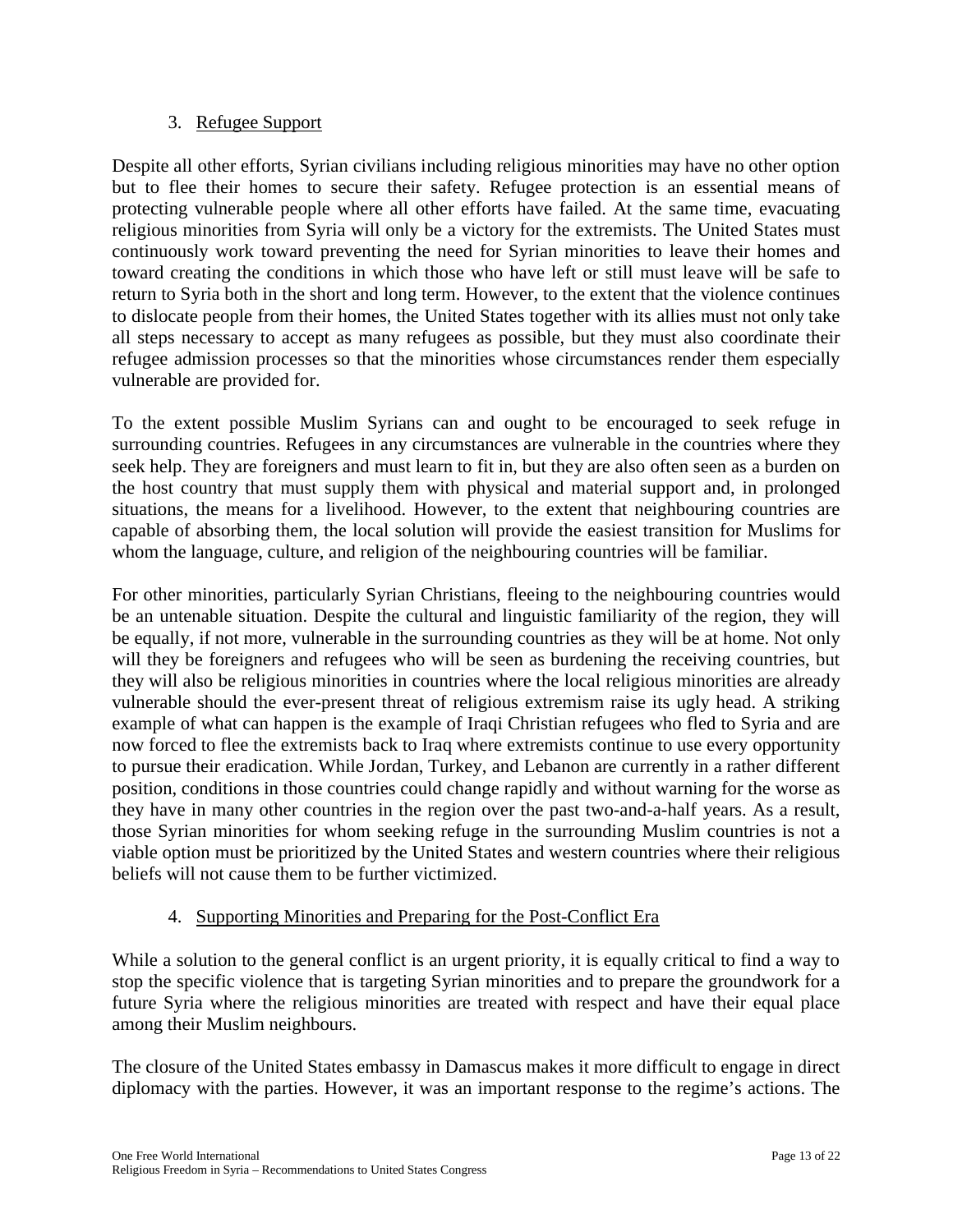Assad regime still has its supporters, domestically and on the international scene, but it is fairly clear that any lasting solution to the situation in Syria cannot involve a continuation of the Assad regime. Replacing it with a truly democratic option cannot be done overnight or in a few months of popular uprising. As a result, it is critical that the United States prioritize building relationships with moderate and liberal democratic elements among the rebels and Syrian opposition and use all diplomatic means to strengthen their position. Together with its European and other western allies, it must make it clear that nothing less than full equality and respect for human rights, including religious freedom, and peaceful coexistence with Israel will be acceptable for the future of Syria. At the same time, the United States must work together with its allies in order to isolate and eliminate the extremist and terrorist elements among the rebels, many of which are either of foreign origin or supported by foreign interests.

In order to ensure the success of its efforts in Syria, the United States must be honest and clear about the realities on the ground. It must not turn a blind eye to the role of extremists among the rebels and it must not play down that role in its desire to promote opposition to Assad's regime. It must not overlook the impact of the conflict on religious minorities by minimizing or ignoring the targeted nature of attacks, including those by rebel forces. Clearly the Assad regime must go, but not at any cost – if the price of its removal is the blood of religious minorities and the conscience of the American people, it is too high.

# **V. Conclusion**

Every member of the international community has undertaken a sacred trust to uphold fundamental human rights. There is no right more fundamental to human dignity and to truly free and inclusive societies than freedom of religion. In light of the horrific abuses of this basic right occurring throughout the world today, no country, the United States included, can say that it has fulfilled its duty to protect religious freedom and the vulnerable minorities to whom this freedom is denied.

Syria's minorities have historically enjoyed the ability to observe their religious beliefs and live in relative harmony and equality with their Muslim neighbours, a rare status in the Middle East. Christians have existed in this area since the very early days of Christianity and their presence is even recognized in the New Testament story of the conversion of Saul on the road to Damascus. Today, however, Christians are being pushed out of Syria by the conflict, caught between a regime indiscriminately attacking rebels and civilians, on the one hand, and a growing cadre of religious extremists and terrorists among the rebels who are directly and intentionally targeting Christians and other minorities, both for their religion and for their (presumed) politics. The outcome for Syrian Christians at this crucial juncture will have far-reaching consequences on the presence and status of religious minorities generally in the region. Moreover, how this conflict is resolved could also have devastating consequences beyond the region and its minorities, for global stability and, therefore, the security of the United States itself.

Syrian minorities need the world to listen and to find an effective way to resolve the situation in their homeland. Removing the Assad regime at any cost is not the answer. The United States and its allies must be willing to engage in the long, tedious work of developing a real, democratic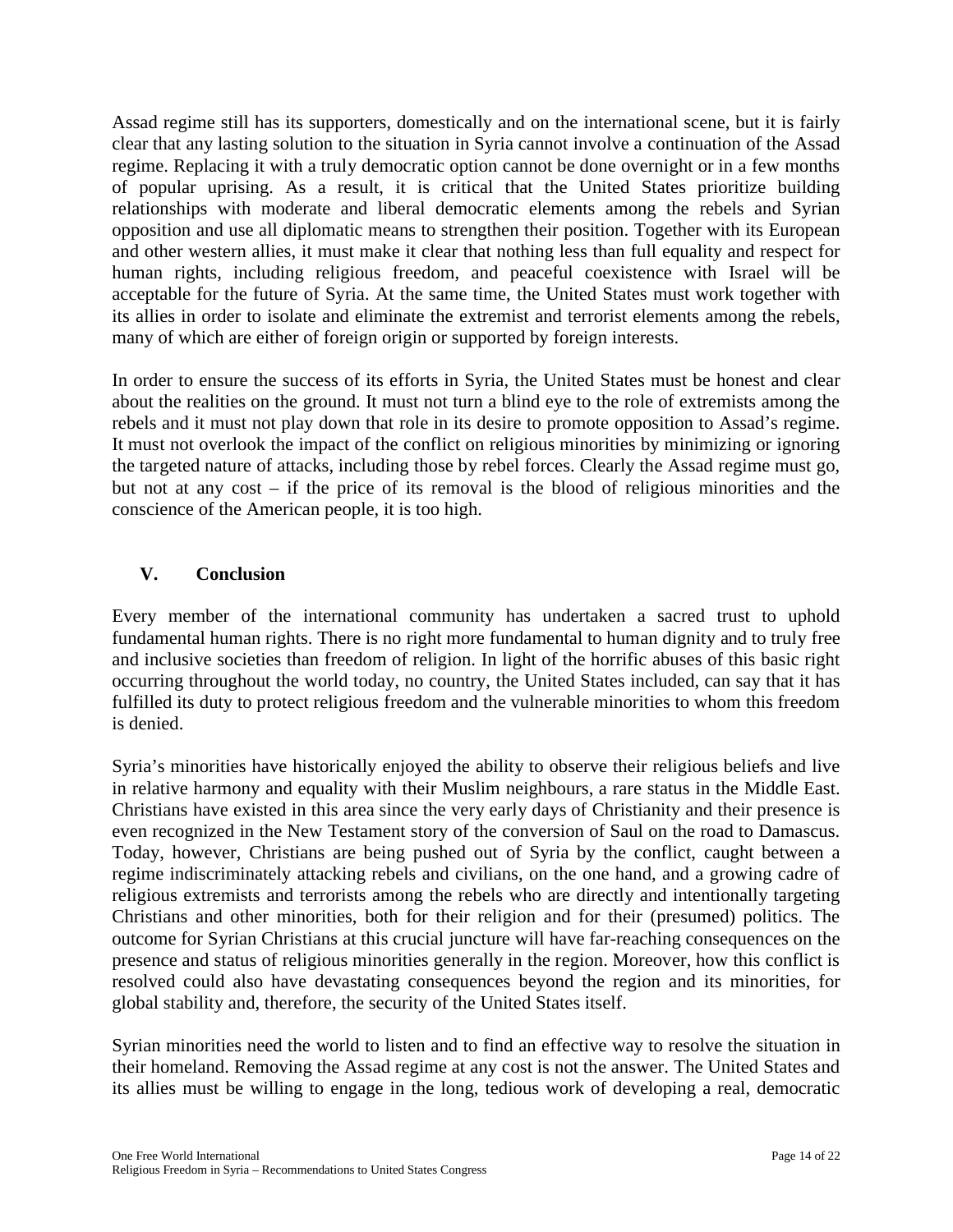alternative to the Assad regime rather than just applying a bandaid measure that will in all likelihood backfire on Syria's minorities and moderate Muslims. The oft-heard saying that, "The enemy of my enemy is my friend" is not always true and is certainly not true in the case of the future of Syria. The United States must support religious minorities in Syria and moderate, liberal forces that will promote a strong, liberal democracy in Syria and ensure that they do not support religious extremists and terrorists prepared to hijack the aspirations of the Syrian people with their dreams of a Shariah-based Islamist haven. Today, will the United States choose to be part of the problem or the heart of the solution?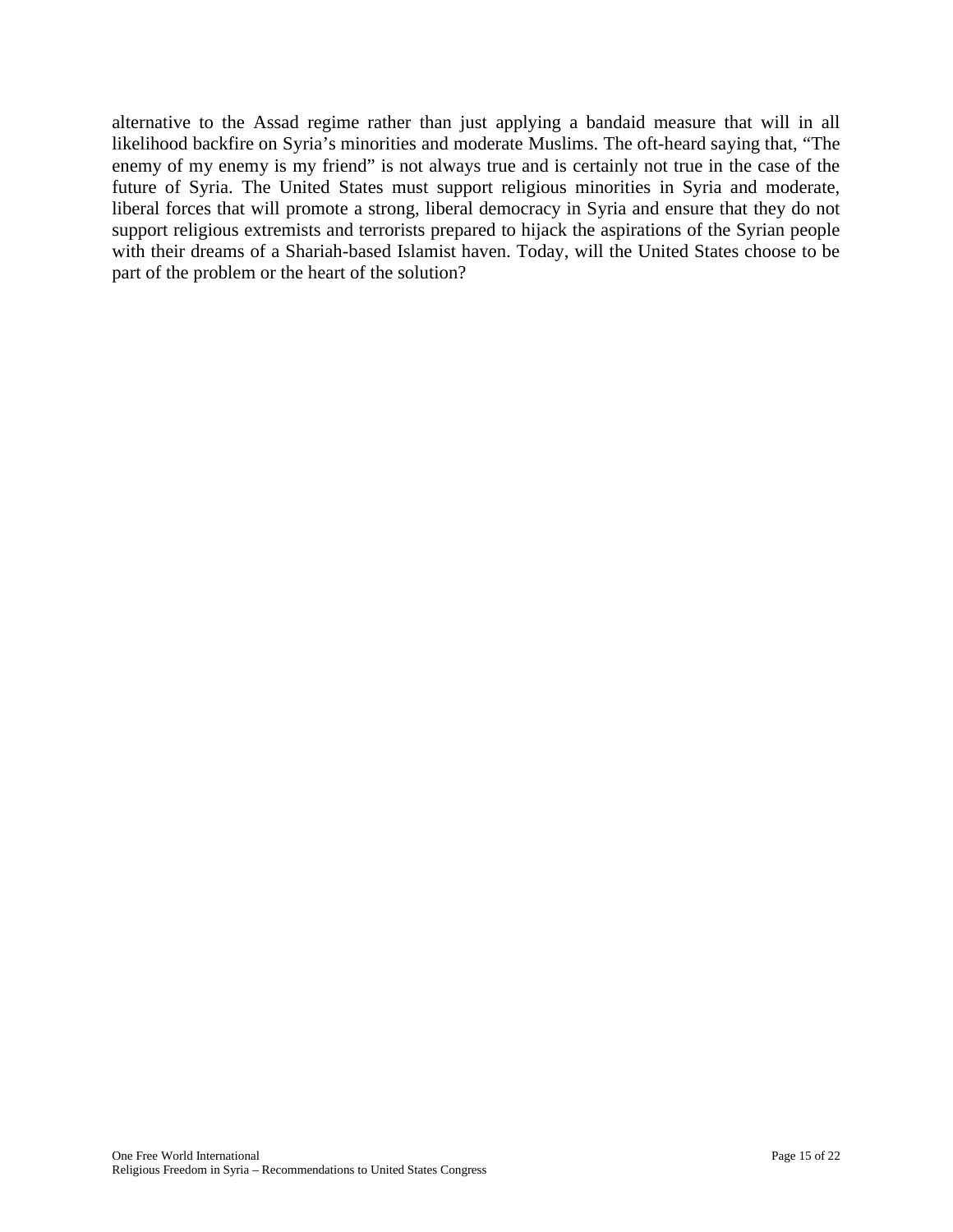### **RECOMMENDATIONS – SUMMARY –**

Today Syria is at a cross-roads. Almost 100,000 Syrians have been killed in the current conflict. Religious minorities, particularly Christians, are caught between a fierce regime fighting for its survival and religious extremists who are rapidly gaining control of the rebel movement and pursuing a Shariah-based religious state. The United States must do all it can to address the ongoing human-rights violations of religious minorities and to ensure their long-term safety and protection. It must not pursue the removal of the Assad regime at the cost of the blood of Syrian minorities and the conscience of the American people.

# 1. Military Support for the Rebels

- Extremists and terrorist-linked groups are taking control of the disorganized and undisciplined rebel groups
- The U.S. must not supply weapons to the rebels as they will find their way into extremist and/or terrorist hands and be used against civilians, minorities, and U.S. regional interests and allies such as Israel
- If the U.S. nonetheless goes ahead with military aid, it must demand accountability from the rebels, including the return of weapons after the conflict, and deny any further aid if weapons or ammunition are used against minorities, civilians, or American allies such as Israel

# 2. Humanitarian Aid

- The U.S. must continue to provide humanitarian aid as long as there is a need
- U.S. aid must not be implemented in a way that would support or grant legitimacy to any parties in Syria that refuse to respect the rights of religious minorities
- The U.S. must create an explicit link between eligibility for American aid and respect for the human rights of Syrian minorities

## 3. Refugee Support

- The U.S. must work toward preventing the need for Syrian minorities to leave their homes, but must ensure the safety of those who may not ultimately have a choice
- The U.S. and its allies must prepare to accept as many refugees as possible, prioritizing those whose religious beliefs may cause them to be further victimized in surrounding countries

## 4. Supporting Minorities and Preparing for the Post-Conflict Era

- The U.S. must make it a priority to build relationships with, and strengthen, moderate and liberal democratic elements among the rebels and Syrian opposition
- The U.S. must work with its allies to isolate and eliminate extremist and terrorist elements among the rebels, many of which are either of foreign origin or supported by foreign interests
- Policy-makers must be honest and clear about the realities on the ground, including the extent of extremist and terrorist involvement among the rebel forces and must ensure they do not work to replace one form of tyranny with another
- True democracy does not happen overnight; it must be built and nurtured from the ground up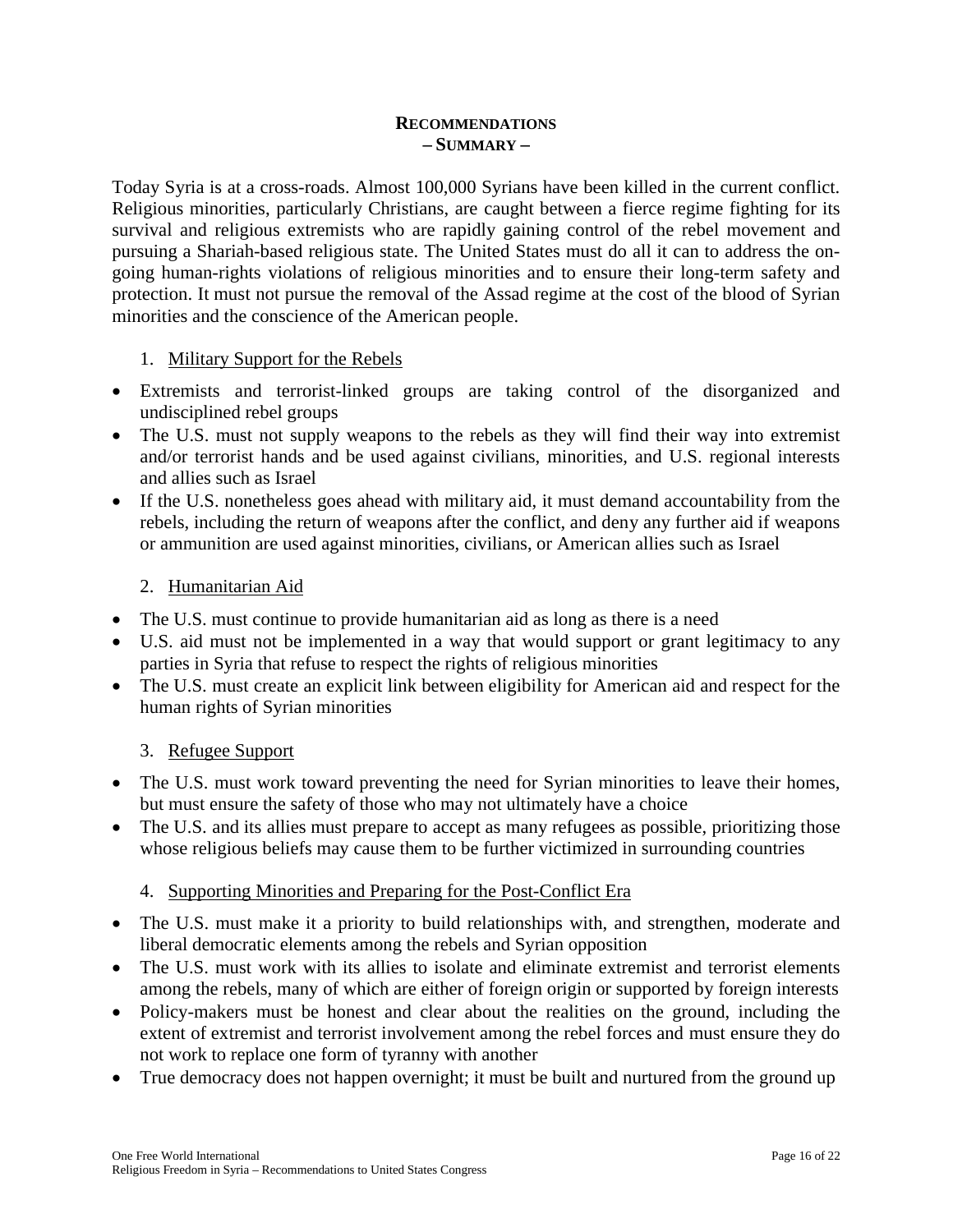## **Appendix A**

## **BIOGRAPHY OF REV. MAJED EL SHAFIE** FOUNDER AND PRESIDENT ONE FREE WORLD INTERNATIONAL

Rev. Majed El Shafie is a human rights advocate and founder of One Free World International (OFWI). His human rights journey started in his native Egypt that he was later forced to flee after he was severely tortured and sentenced to death for his conversion to Christianity and bringing awareness to human rights violations related to religious persecution. Belonging to a very prominent legal and political family in Egypt, Rev. El Shafie had tried to work within the Egyptian system to reform the country's human rights regime. Between the challenges he faced in these efforts, his firsthand experience as a survivor of religious persecution, the work he has engaged in since advocating for religious freedom, confronting governments that violate this fundamental right, and conducting fact-finding missions and humanitarian/rescue operations, he has obtained significant knowledge and insight into the dynamics of persecution of religious minorities by religious extremists and totalitarian governments alike.

Rev. El Shafie has established two effective human rights organizations including One Free World International (OFWI) which is one of the leading organizations advocating for religious minorities globally and has 28 branches around the world. He has organized and led delegations of parliamentarians and religious leaders to address minority rights and humanitarian issues with government leaders, including several cabinet ministers and other high-level officials, opposition leaders, and religious leaders among others in Pakistan, Afghanistan, Iraq, Israel, Cuba, and India. Rev. El Shafie has developed excellent relationships with members of the Canadian House of Commons, Senate, and Cabinet, and has built bridges with the US Congress in order to educate decision-makers about violations of religious freedom around the world. He has had the opportunity to testify four times before the Subcommittee for International Human Rights of the Standing Committee on Foreign Affairs and International Trade, twice before United States Congressional subcommittees and commissions, and before the Parliamentary Inquiry into Antisemitism in Canada. He has advocated on behalf of Christians, Falun Gong, Jews, Bahá'í's, Ahmadiyya Muslims, and China's Uyghur Muslims, among others. Leading North American and international news media have featured his work which has also been the subject of an awardwinning feature-length documentary entitled "Freedom Fighter" and its companion book, also titled "Freedom Fighter".

#### **HONOURS AND AWARDS**

#### 2012 Queen Elizabeth II Diamond Jubilee Medal

#### **HUMAN RIGHTS EXPERTISE AND ACCOMPLISHMENTS**

- Provided expert testimony of conditions facing religious minorities.
- Relied on in numerous cases in the Refugee Protection Division (Ontario) and Immigration Board (Florida).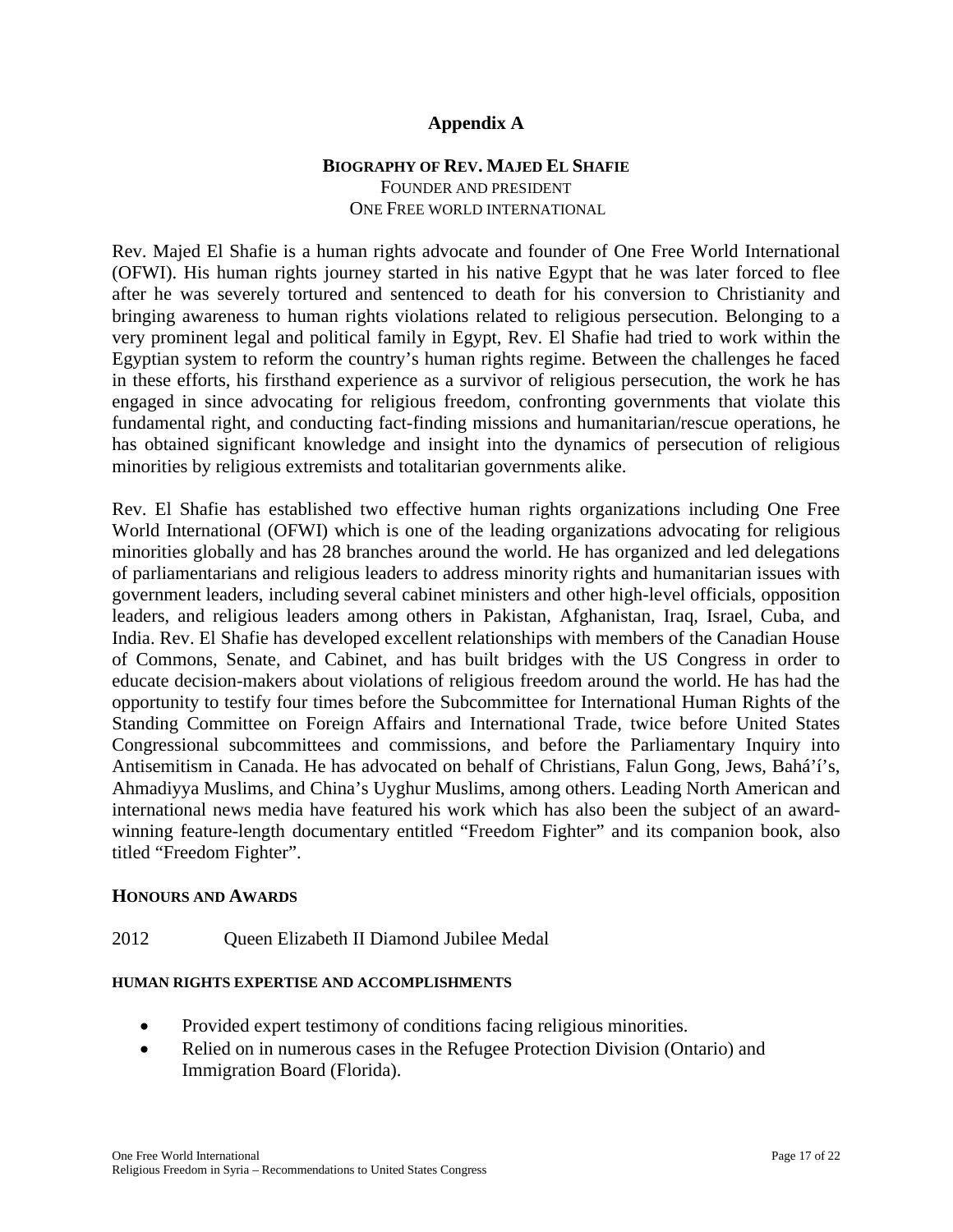- Created an underground human rights organization to pursue equal rights for Egyptian minorities and built organization to 24,000 members in just two years.
- Created and developed one of North America's most effective international human rights organizations focused on the rights of religious minorities around the world.
- Conducted fact-finding missions, rescue operations, and humanitarian interventions in countries where religious minorities are being persecuted and intervene directly through in-person meetings with high-level politicians and government officials regarding human rights concerns.
- Organized conferences and human rights events that attract thousands of participants every year to educate the public about religious persecution and human rights issues.

# **PARLIAMENTARY AND CONGRESSIONAL TESTIMONY**

Testified by invitation before parliamentary committees in Canada and congressional committees in the United States on issues related to minority rights, including:

| 21/3/2012  | The Tom Lantos Human Rights Commission, United States Congress<br>Religious Freedom in Afghanistan and Pakistan                                                                                                 |
|------------|-----------------------------------------------------------------------------------------------------------------------------------------------------------------------------------------------------------------|
| 22/11/2011 | The Sub-Committee on International Human Rights (SDIR, previously SDEV) of<br>the Standing Committee on Foreign Affairs and International Trade, Parliament<br>of Canada<br>Religious Freedom in Egypt and Iraq |
| 17/11/2011 | The Subcommittee on Africa, Global Health, and Human Rights of the United<br>States House of Representatives Committee on Foreign Affairs<br>Religious Freedom in Egypt and Iraq                                |
| 30/11/2010 | <b>SDIR, Parliament of Canada</b><br>Recommendations with Respect to Certain Issues Pertaining to the Human Rights<br>Situation in Afghanistan                                                                  |
| 30/11/2009 | Parliamentary Inquiry into Antisemitism in Canada, Canadian Parliamentary<br><b>Coalition to Combat Antisemitism</b>                                                                                            |
| 16/6/2008  | SDIR, Parliament of Canada<br>Canadian Policy Regarding Religious Minorities with a Focus on Iraq, Egypt, and<br>Pakistan                                                                                       |
| 2/12/2004  | SDEV, Parliament of Canada<br>The Persecution of People of Faith                                                                                                                                                |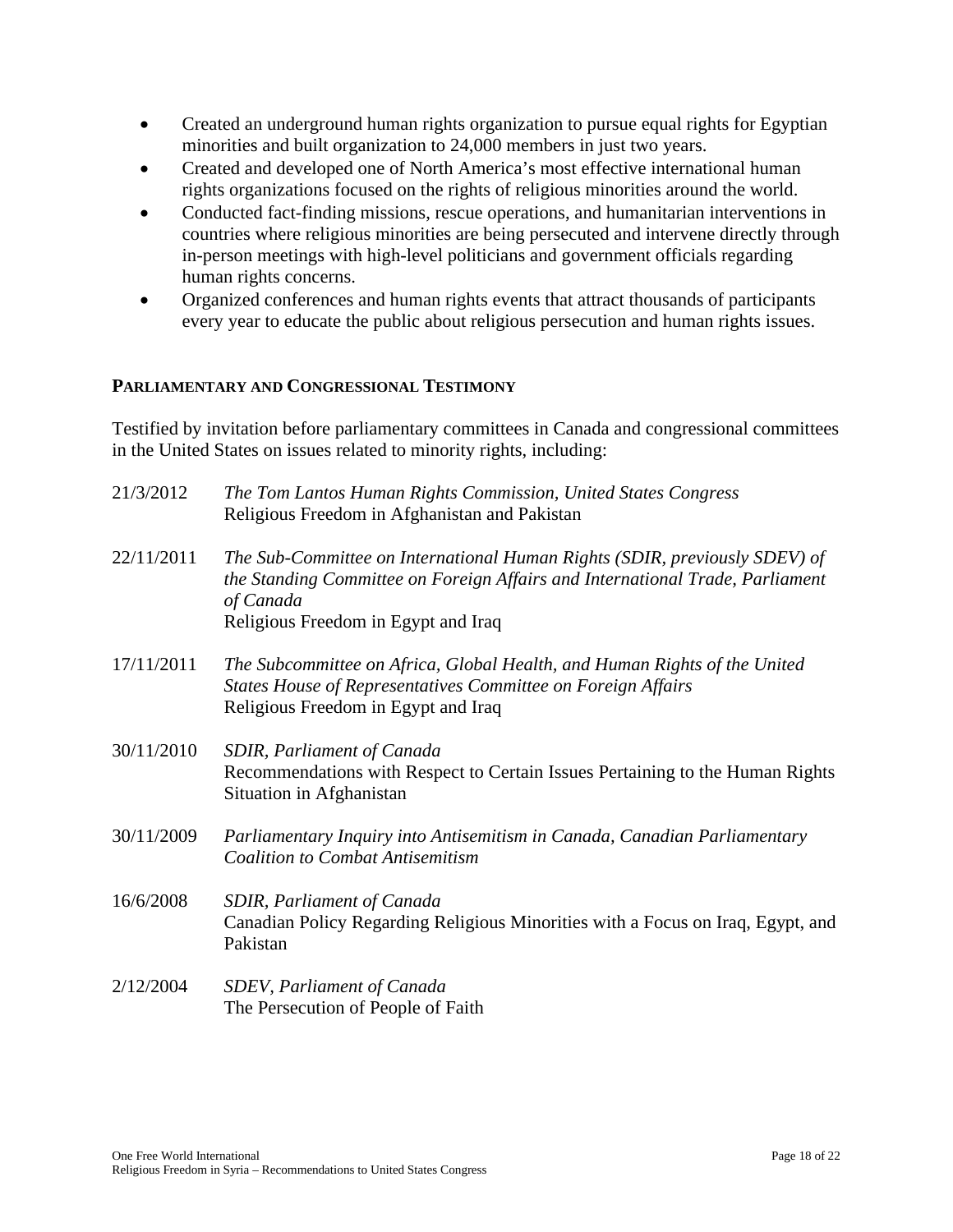## **NATIONAL AND INTERNATIONAL MEDIA COVERAGE**

| Television: | Whistleblower (CTV National News), W5, Canada AM, The Arena, The Source,                    |
|-------------|---------------------------------------------------------------------------------------------|
|             | and others                                                                                  |
| Radio:      | CBC Radio and others                                                                        |
| Print:      | National Post, Ottawa Citizen, Toronto Star, Toronto Sun, and others                        |
|             | International: Israel (Haaretz, Jerusalem Post, Maariv, Yediot Aharonot), Denmark, Germany, |
|             | France                                                                                      |

#### Feature Documentary:

C. Atkins (Dir.), (2012) *Freedom Fighter* [Documentary], United States: Destiny Image.

M. Himel (Prod.), *Persecuted Christians* [Television Broadcast], March 14, 2012, Toronto: VisionTV.

#### Television:

K. Tomlinson, "Christian fears persecution if sent back to Egypt", on *CTV National News: Whistleblower*, March 16, 2006, Toronto: CTV.

K. Tomlinson, "Man claims torture in Egypt after refugee claim turned down", on *CTV National News: Whistleblower*, December 14, 2006, Toronto: CTV.

E. Levant, "Iran Irony" on *The Source*, August 12, 2011, online: SunNews <http://www.sunnewsnetwork.ca/video/iran-irony/1108134934001>, accessed July 29, 2012.

E. Levant, "Egyptian Genocide?" on *PrimeTime*, October 11, 2011, online: SunNews <http://www.sunnewsnetwork.ca/video/1213251309001>, accessed July 25, 2012.

B. Lilley, "Religious Prosecution [*sic*]" on *Byline*, November 16, 2011, online: SunNews <http://www.sunnewsnetwork.ca/video/search/majed%20el%20shafie/religiousprosecution/1279603040001>, accessed July 29, 2012.

M. Coren, "Persecution of Christians" on *The Arena*, December 14, 2011, online: SunNews <http://www.sunnewsnetwork.ca/video/search/majed/persecution-ofchristians/1328192026001>, accessed July 29, 2012.

E. Stakelbeck, "Egyptian Dissident Warns of Brotherhood's Rise" on *CBN News*, February 16, 2012, online: CBN News <http://www.cbn.com/cbnnews/world/2012/February/Egyptian-Dissident-Warns-of-Brotherhoods-Rise/>, accessed July 22, 2012.

M. Coren, "Par for the Course" on *The Arena*, July 25, 2012, online: SunNews <http://www.sunnewsnetwork.ca/video/search/all/par-for-the-course/1754368754001>, accessed July 29, 2012.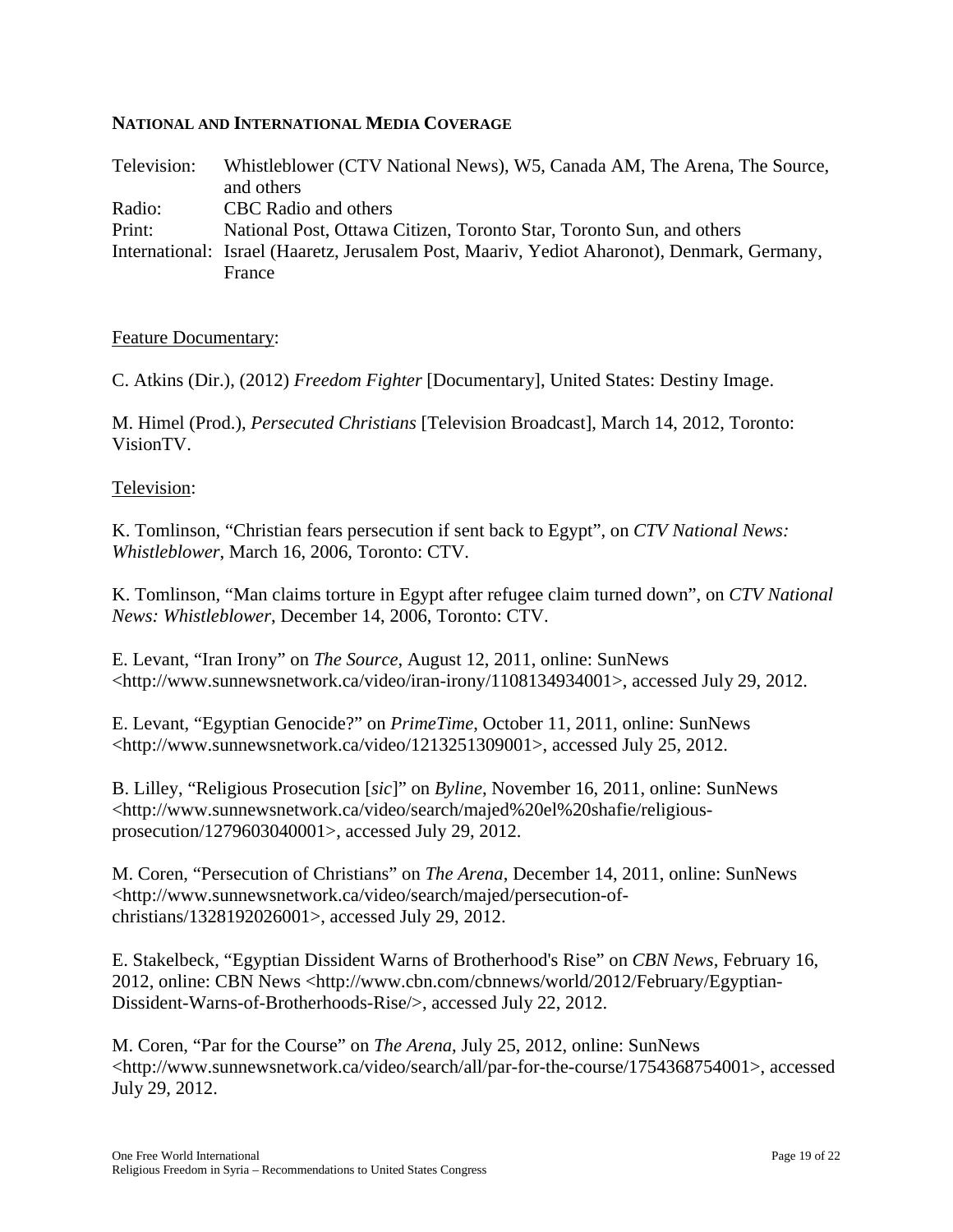E. Levant, "Beyond a Youtube Video" on *The Source*, September 13, 2012, online: The Source <http://www.sunnewsnetwork.ca/video/featured/prime-time/867432237001/beyond-a-youtubevideo/1839021026001/page/2>, accessed September 15, 2012.

M. Coren, "US Ambassador to Libya Killed" on *The Arena*, September 11, 2012, online: SunNews < http://www.youtube.com/watch?v=4fWd4gEuDt4>, accessed October 1, 2012.

Print and Online News:

M. Maslanik, "Torture spurs man to fight for religious freedom" in *Finger Lakes Times*, October, 2006, online: Living Testimony <http://living-testimony.blogspot.ca/2006/10/rev-majed-elshafie-egyptian-ex-muslim.html>, accessed July 21, 2012.

"El Shafie envisions one free world for all, takes his case to Winnipeg" in *Jewish Tribune*, October 23, 2007, online: Jewish Tribune <http://www.jewishtribune.ca/uncategorized/2007/10/23/el-shafie-envisions-free-world-for-alltakes-his-case-to-winnipeg>, accessed July 25, 2012.

"The Persecuted" in *The Ottawa Citizen*, September 10, 2008, online: Canada.com <http://www.canada.com/ottawacitizen/features/faithandethics/story.html?id=9927efbd-fbaf-4fba-97f5-ef3305284911>, accessed July 30, 2012.

T. Godfrey, "Woman tired of hiding in church sanctuary" in *The Toronto Sun*, September 14, 2008, online: NoOneIsIllegal <http://toronto.nooneisillegal.org/node/33>, accessed July 25, 2012.

C. Chan, "Multi-faith Forum Focuses On Human Rights" in *The Epoch Times*, September 20, 2009, online: TheEpochTimes <http://www.theepochtimes.com/n2/canada/human-rights-forum-22718.html>, accessed July 22, 2012.

M. Wagner, "Human rights group: Hamas disinters Christians in Gaza" in *The Jerusalem Post*, December 12, 2009, online: JPost.com <http://www.jpost.com/MiddleEast/Article.aspx?id=162975>, accessed July 24, 2012.

M. Little, "Corrupt Afghan Government Sullying Canada's Name, Committee Told" in *The Epoch Times*, December 2, 2010, online: TheEpochTimes <http://www.theepochtimes.com/n2/canada/corrupt-afghan-government-sullying-canadas-namecommittee-told-46833.html>, accessed July 25, 2012.

C. Lewis, "Analysis: Situation only getting worse for Egypt's Christians" in *The National Post*, January 3, 2011, online: National Post, <http://life.nationalpost.com/2011/01/03/analysissituation-only-getting-worse-for-egypts-christians/>, accessed July 30, 2012.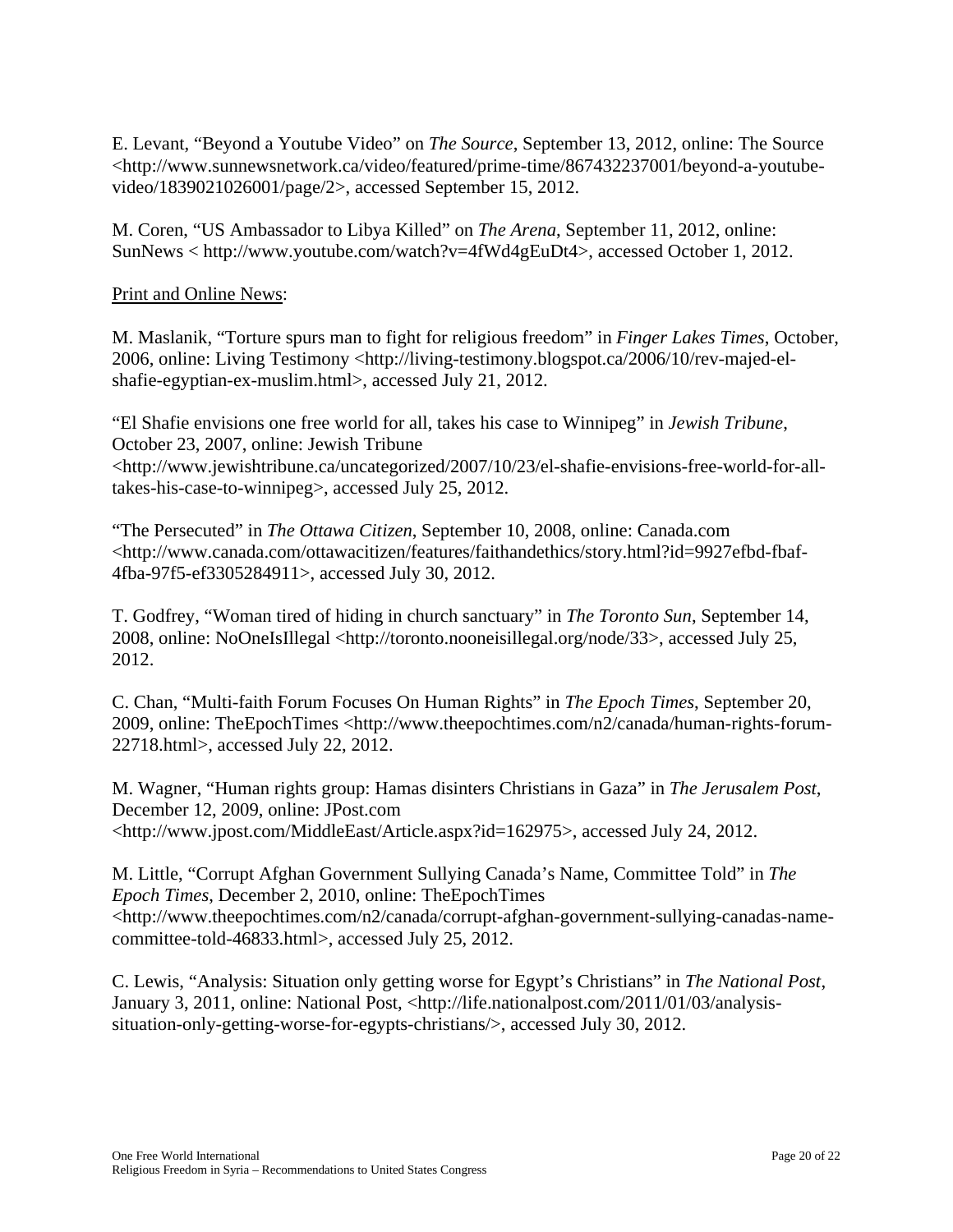"Majed El Shafie: The holocaust the world has never known" in *Christian Telegraph*, January 11, 2011, online: Christian Telegraph <http://www.christiantelegraph.com/issue11890.html>, accessed July 21, 2012.

M. Adler, "Reverend Urges Canadian Government to Help Coptic Refugees" in *East York Mirror*, January 15, 2011, online: Inside Toronto <http://www.zuza.com/news-story/59841reverend-urges-canadian-government-to-help-coptic-refugees/>, accessed July 21, 2012.

R. Moffatt, "A Light in Dark Times" in *The Epoch Times*, February 3, 2011, online: The Epoch Times <http://www.theepochtimes.com/n2/arts-entertainment/a-light-in-dark-times-50557.html>, accessed July 25, 2012.

R. Spivak, "Interview with Tortured Egyptian Who Escaped to Israel on A Jet Ski and then Obtained Asylum in Canada" in *The Winnipeg Jewish Review*, February 6, 2011, online: WinnipegJewishReview.com

<http://www.winnipegjewishreview.com/article\_detail.cfm?id=777&sec=7>, accessed July 24, 2012.

R. Spivak, "Head of Egypt human rights group fears Brotherhood takeover" in *The Jerusalem Post*, February 14, 2011, online: JPost.com <http://www.jpost.com/MiddleEast/Article.aspx?id=208104>, accessed July 21, 2012

"One Free World International Founder Majed El Shafie Leads First Canadian Delegation to Iraq Since the War Began" on *Yahoo! News*, September 20, 2011, online: Yahoo! News <http://news.yahoo.com/one-free-world-international-founder-majed-el-shafie-073313821.html>, accessed July 22, 2012.

S. Kolenko, "'Humbling' human rights mission" in *The North Shore Outlook*, September 21, 2011, online: NorthshoreOutlook.com <http://www.northshoreoutlook.com/news/130296088.html>, accessed July 24, 2012.

"Genocide in All but Name" in *The Jewish Tribune*, February 21, 2012, online: Jewish Tribune <http://www.jewishtribune.ca/uncategorized/2012/02/21/genocide-in-all-but-name>, accessed July 25, 2012.

S. Kirshner, "Christians in Egypt, Iraq feel vulnerable, filmmaker says" in *The Canadian Jewish News*, March 2, 2012, online: The Canadian Jewish News <http://www.cjnews.com/node/89445>, accessed July 22, 2012.

M. Swan, "Moving beyond the Mideast headlines in 'Persecuted Christians' " in *The Catholic Register*, March 9, 2012, online: The Catholic Register <http://www.catholicregister.org/home/item/14026-moving-beyond-the-mideast-headlines-inpersecuted-christians>, accessed July 29, 2012.

D. Square, "Arab Spring a Cold Winter for Persecuted Christans in New Documentary by Martin Himel" in *The Winnipeg Jewish Review*, April 1, 2012, online: WinnipegJewishReview.com